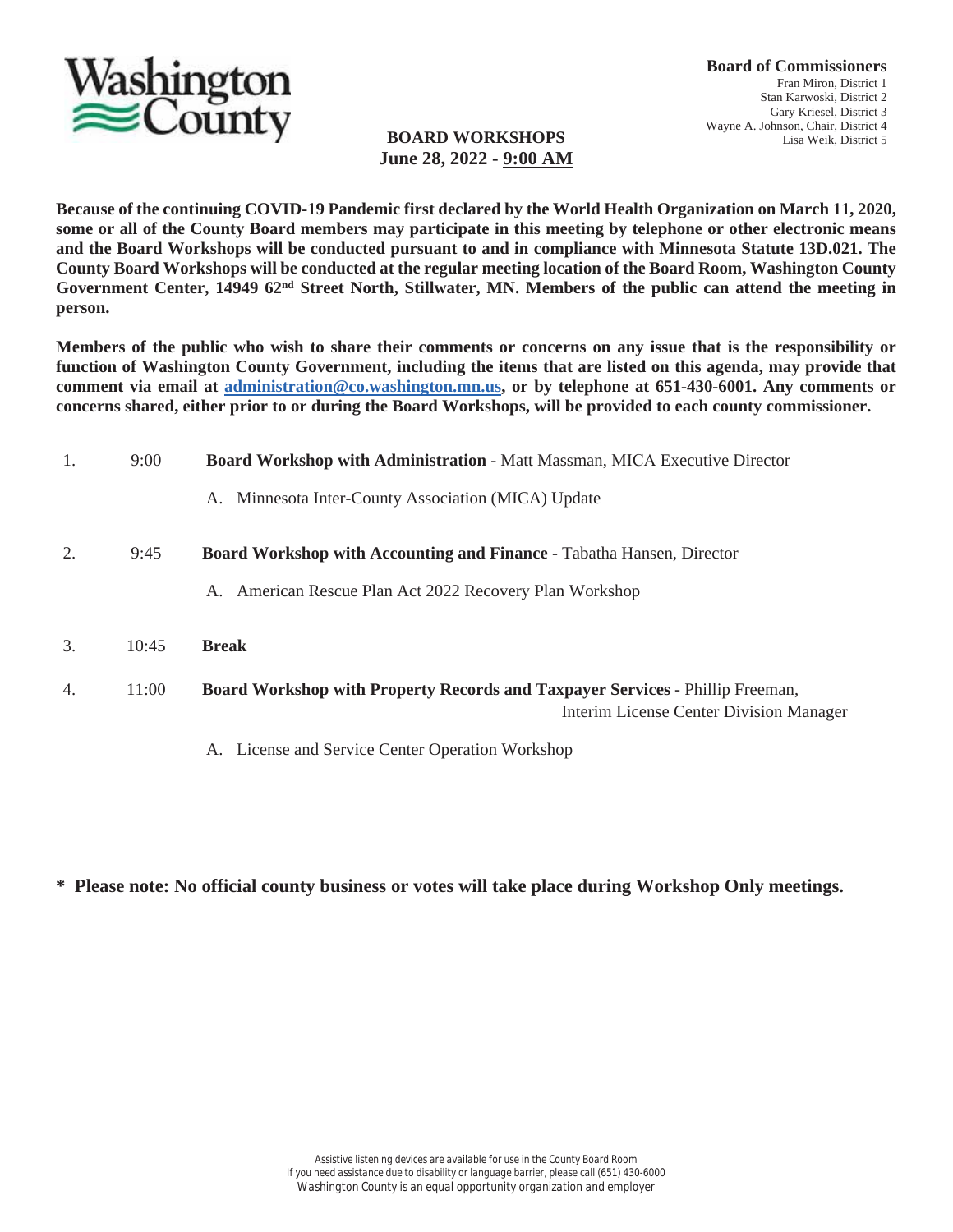

Request for Board Action<br>June 28, 2022

BOARD MEETING DATE:

1.A

*Commissioner's Report*

#### **Department Information**

| ORIGINATING DEPARTMENT:<br>Administration | REQUESTOR:<br>Stephanie Kammerud,<br><b>Administrative Assistant</b>                     | <b>REQUESTOR PHONE:</b><br>651-430-6014 |
|-------------------------------------------|------------------------------------------------------------------------------------------|-----------------------------------------|
| PRESENTER(S):<br>Director                 | MEDIA CONTACT:<br>Matt Massman, MICA Executive   Paul Nasvik, MICA Legislative Assistant |                                         |

#### **Agenda Item Details**

| BRIEF DESCRIPTION OF YOUR REQUEST:<br>Minnesota Inter-County Association (MICA) Update                                                                                                            |                                                |                                          |  |  |  |
|---------------------------------------------------------------------------------------------------------------------------------------------------------------------------------------------------|------------------------------------------------|------------------------------------------|--|--|--|
| AGENDA YOU ARE REOUESTING TIME ON:<br>Workshop                                                                                                                                                    | ARE YOU SEEKING APPROVAL OF A CONTRACT?<br>No. | <b>ESTIMATED DURATION:</b><br>40 minutes |  |  |  |
| IS THIS MANDATED?<br>No.                                                                                                                                                                          | EXPLANATION OF MANDATE:                        |                                          |  |  |  |
| BACKGROUND/JUSTIFICATION:<br>MICA staff will provide an end-of-session briefing of the 2022 Legislative Session. Matt Massman,<br>Nancy Silesky, Steve Novak, and Carli Stark will be presenting. |                                                |                                          |  |  |  |
| PREVIOUS ACTION ON REOUEST/OTHER PARTIES INVOLVED?                                                                                                                                                |                                                |                                          |  |  |  |

#### **Budget Impact**

| YEAR:                | UNBUDGETED AMOUNT:<br>- 14 |
|----------------------|----------------------------|
| FUNDING DESCRIPTION: |                            |

#### **Approvals**

Jan Lucke, Deputy County Administrator 6/22/2022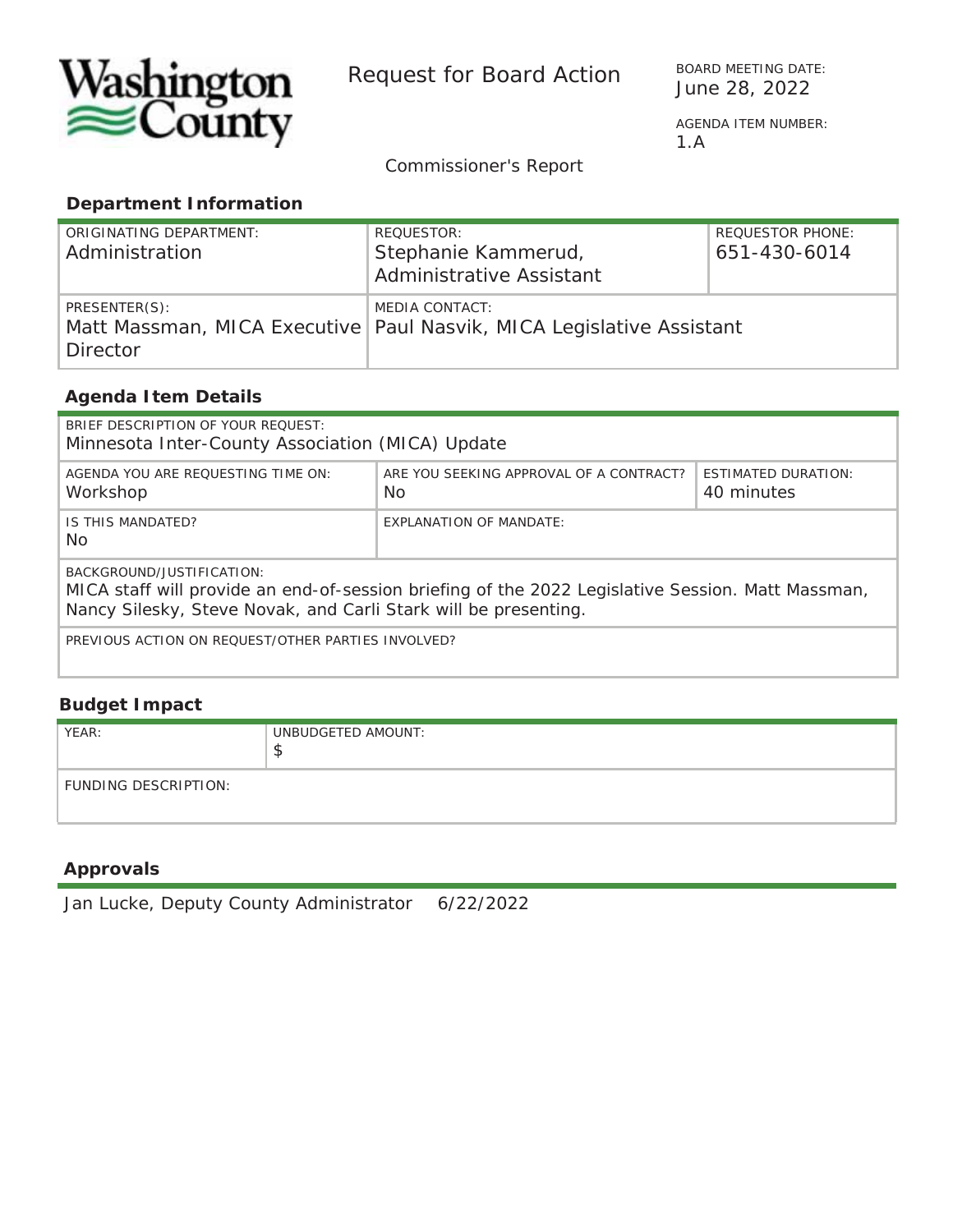

# 2022 End-of-Session Briefing Washington County Visit *June 28, 2022*

### Matt Massman, Executive Director

1

BENTON · BLUE EARTH · CARVER · CHISAGO · CROW WING · DAKOTA · OLMSTED · OTTER TAIL · RICE · SCOTT · SHERBURNE · STEARNS · ST. LOUIS · WASHINGTON · WINONA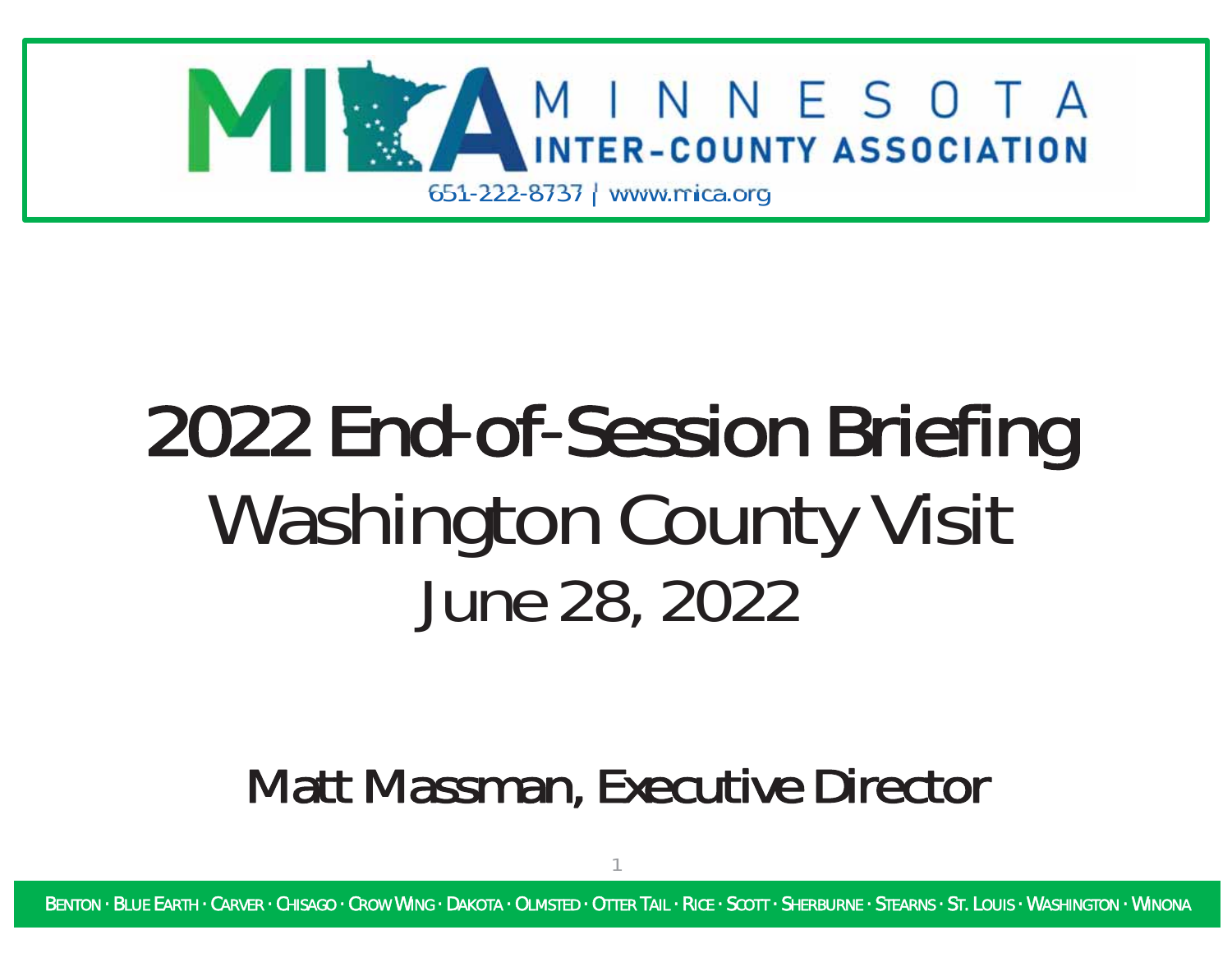### IITA **Historic Budget Surplus<sup>Ͳ</sup> \$9.3 Billion <sup>+</sup> Billion+**

At the start of the 2022 Legislative Session:

- $\bullet$ \$9.3 Billion surplus for FY22-23, plus \$1.2 Billion federal ARPA funds
- $\bullet$ \$6.0 Billion surplus for FY24-25
- •Flush budget reserves

| State General Fund (\$'s in 000's)                   |               | FY2022-23    |               | FY2024-25    |
|------------------------------------------------------|---------------|--------------|---------------|--------------|
| February 2022 Budget Forecast                        |               |              |               |              |
| <b>Balance Forward Prior Year</b>                    | $\mathbf S$   | 7,025,957    |               | \$12,585,538 |
| Forecasted Revenues--current law                     |               | \$57,288,837 |               | \$60,595,962 |
| Forecasted Spending--current law                     | $\mathcal{S}$ | 51,729,256   |               | \$54,306,973 |
| Projected Budget Balance Before Reserves             | $\mathcal{S}$ | 12,585,538   |               | \$18,874,527 |
| <b>Total Reserves</b>                                | $\mathcal{S}$ | 3,332,506    | $\mathbb{S}$  | 3,586,966    |
| <b>Projected Budgetary Surplus</b>                   | $\mathbb{S}$  | 9,253,032    |               | \$15,287,561 |
| <b>Estimated Surplus -- Assuming No Carryforward</b> | $\mathcal{S}$ | 9,253,032    | $\mathcal{S}$ | 6,034,529    |

BENTON · BLUE EARTH · CARVER · CHISAGO · CROW WING · DAKOTA · OLMSTED · OTTER TAIL · RICE · SCOTT · SHERBURNE · STEARNS · ST. LOUIS · WASHINGTON · WINONA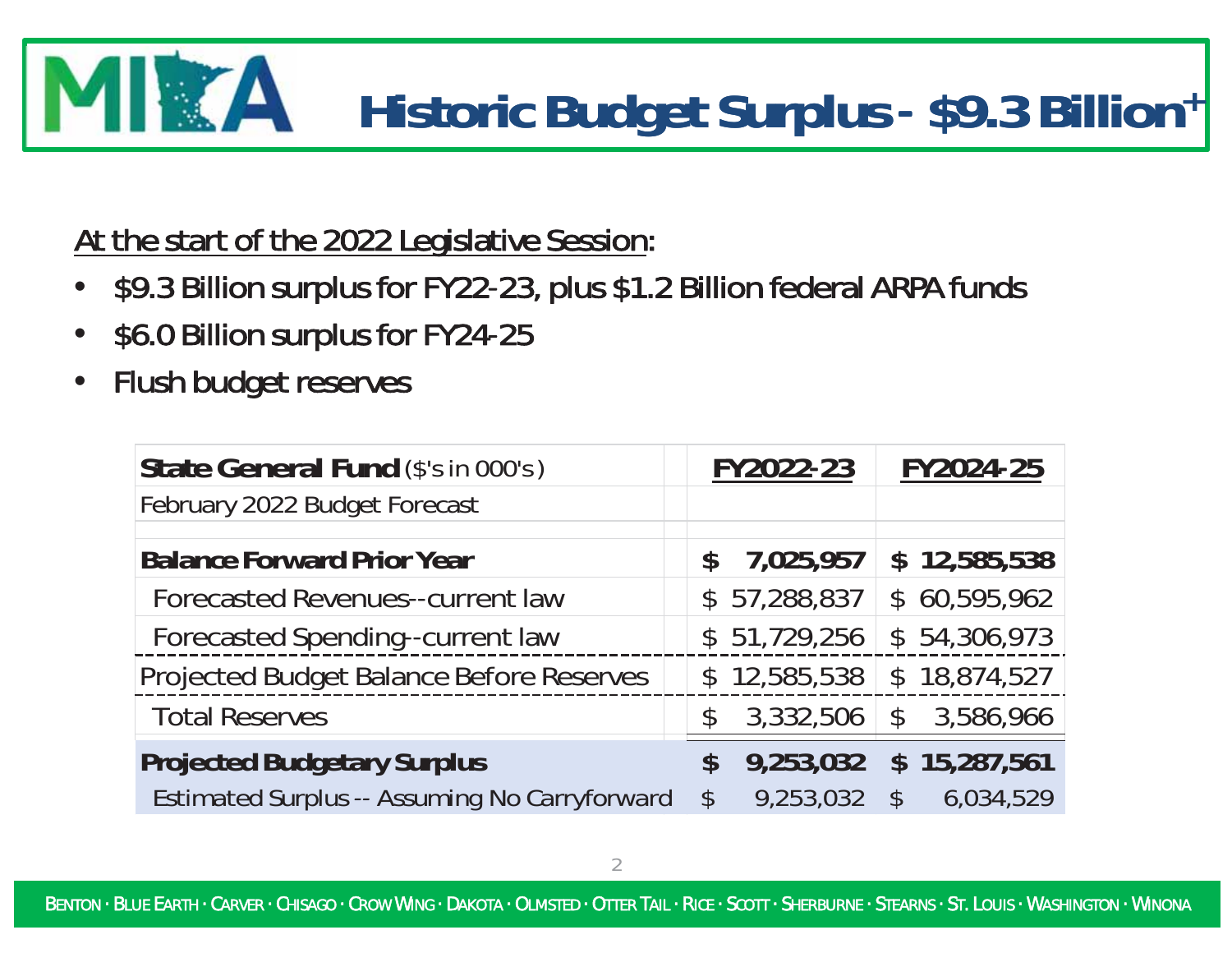### **EXAMPLE 2022 EndͲofͲSession Overview**

**Governor and Leaders signed global agreement for allocating surplus on May 17**

- o Conference committees were unsuccessful at resolving differences – for K-12 education, human services, public safety, transportation, and housing
- o Tentative agreements were reached—but not passed—on tax cuts and property tax relief; environment and energy; jobs and workforce programs; higher education; and state agency appropriations.

### **Some Stand Alone Bills Did Pass**

- oDrought Relief, Ag, and Broadband funding.
- oMental Health Funding Package
- oUI Trust Fund Restoration and Frontline Worker Payments
- o Extension of COVID Workers' Comp Presumption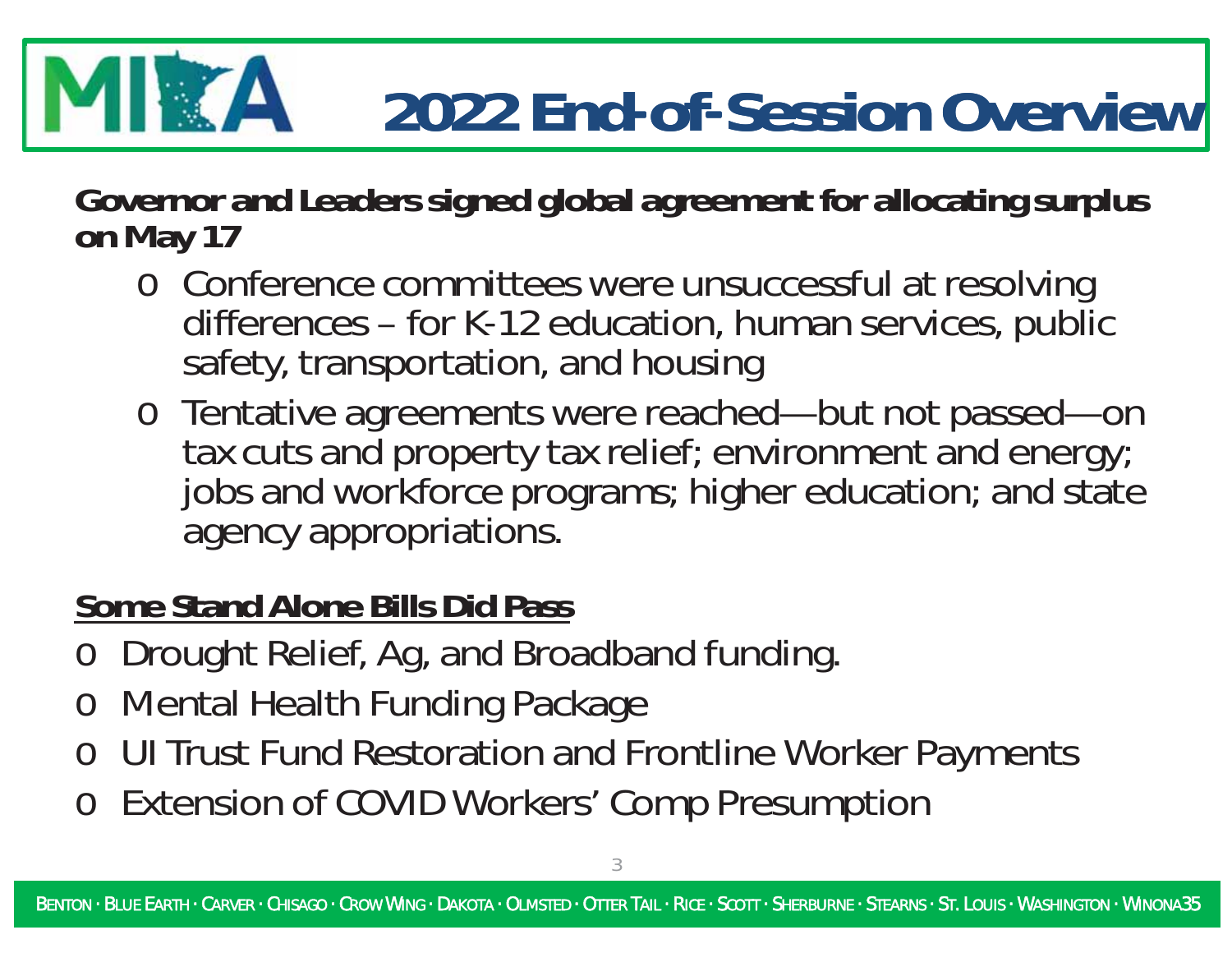

# **Tax & Fiscal Policy**

# What did pass:

• Broadband - \$50M state GF + \$60.7M federal ARPA funds + \$100M federal IIJA, and Broadband Grant policy changes

# *Whatdidnotpass– OmnibusTaxBill*

- o\$30.0 million annually — Increased County Program Aid (CY2023)
- o\$9.2 million annually — Increased Payments-in-Lieu-of-Tax (CY2023)
- o\$6.0million—Soil & Water Conservation Districts
- o\$30 million— annual reduction in State General Property Tax
- o\$175 million annually for Renter, Homeowner, and Targeting Refunds
- $\Omega$ Expanded Homestead Market Value Exclusion
- oExpanded Senior Deferral Program
- oNo levy limits or limited market value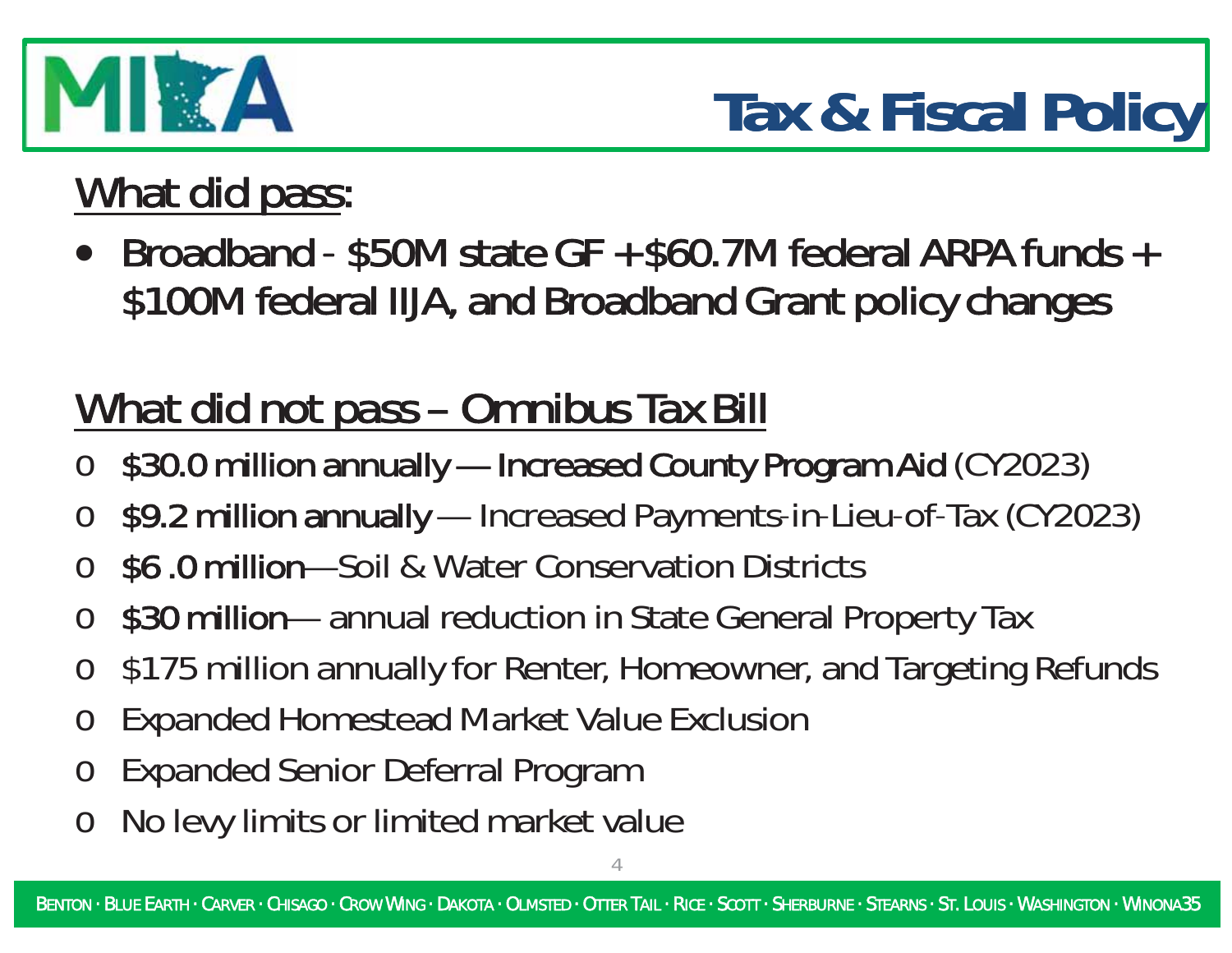

### NO Transportation Priorities Passed in Regular Session

### *What did not pass:*

- Omnibus Supplemental Funding Targets \$360 million<br>(FY2022-23) and \$486 million (FY2024-25)
	- o Direct appropriations –ν- dedicating auto parts sales tax revenue
	- o Transit funding allocations
	- o Federal IIJA matching funds
- Bonding Local Road Improvement Funding
- $\bullet$ Bonding – Local Bridge Rehab and Replacement Funding
- Local Road Wetland Replacement Funding o Bonding – one-time GO Bonds and one-time GF Cash o Environment Bill – \$1.5 million base funding each biennium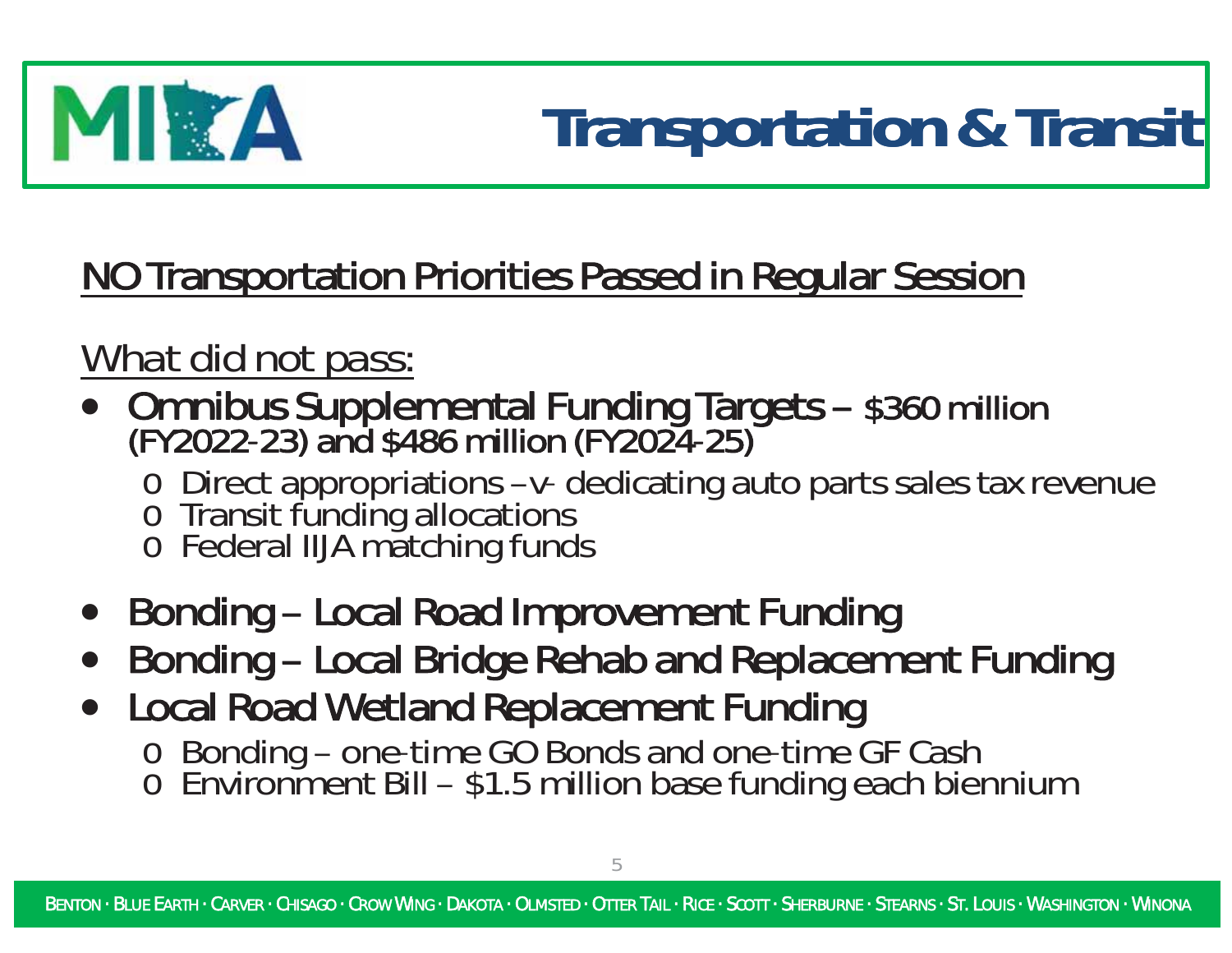# **Public Health & Human Services**

## What did pass:

- Mental Health Funding Package
	- o Including <sup>a</sup> new competency restoration initiative o Investments in Mental Health
- $\bullet$ **Opioid State Settlement Legislation**
- $\bullet$ **Human Services Policy Bill**

*What did not pass:*

•Omnibus supplemental funding bill

## Looking ahead: Legislative Task Force on Child Protection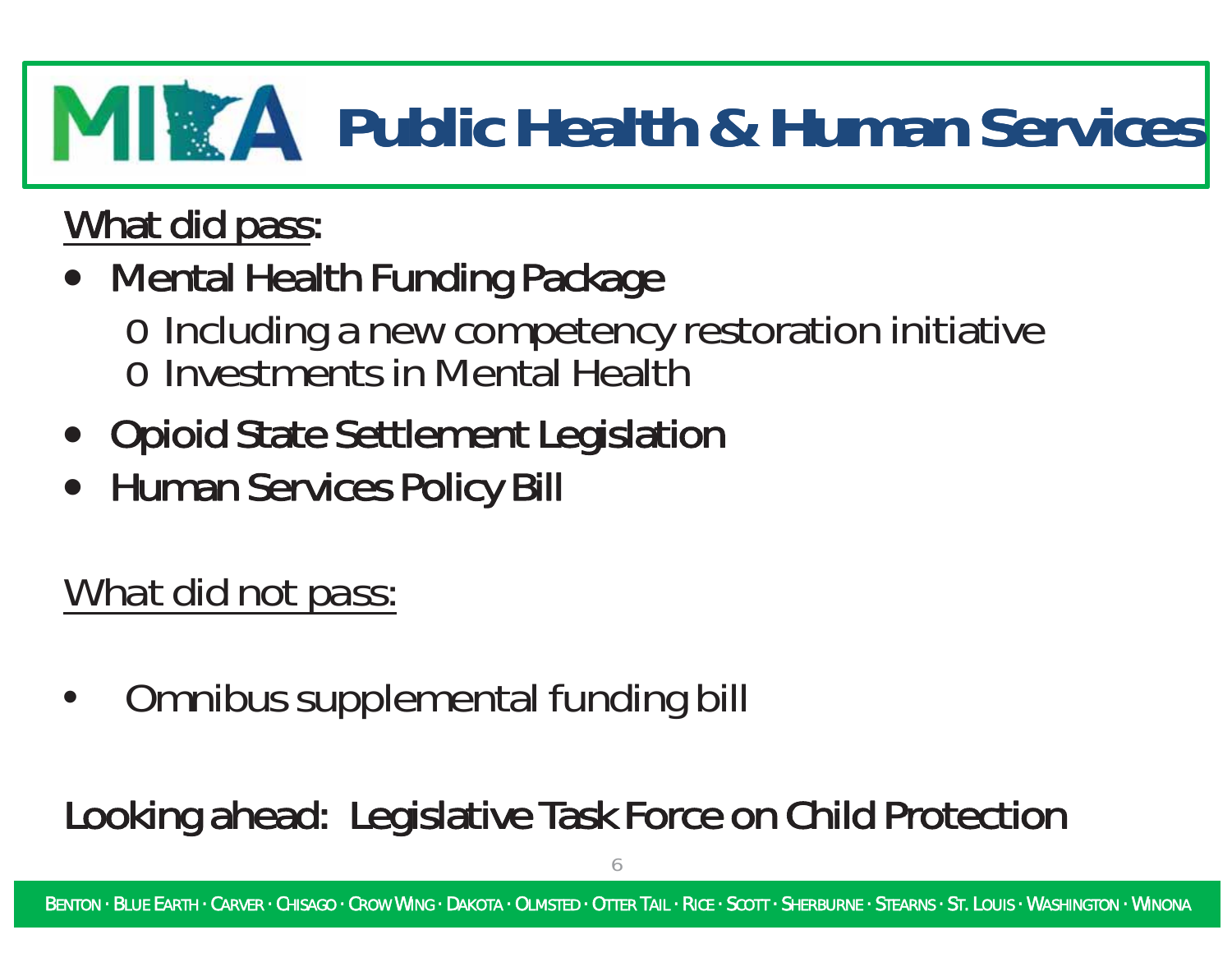# MITA

# **Corrections & Public Safety**

## NO Supplemental Public Safety & Corrections Bill

### What did pass:

- $\bullet$ Competency Restoration
- $\bullet$ Opioid Settlement Legislation
- $\bullet$ Data Sharing Authority – Mental Health & Crisis/First Responders

### *What did not pass:*

- $\bullet$ Community Corrections and Probation Services Funding
- $\bullet$ Emergency Management Planning Grant Funding
- $\bullet$ ARMER Radio Funding
- $\bullet$ Crossover Youth Grant Funding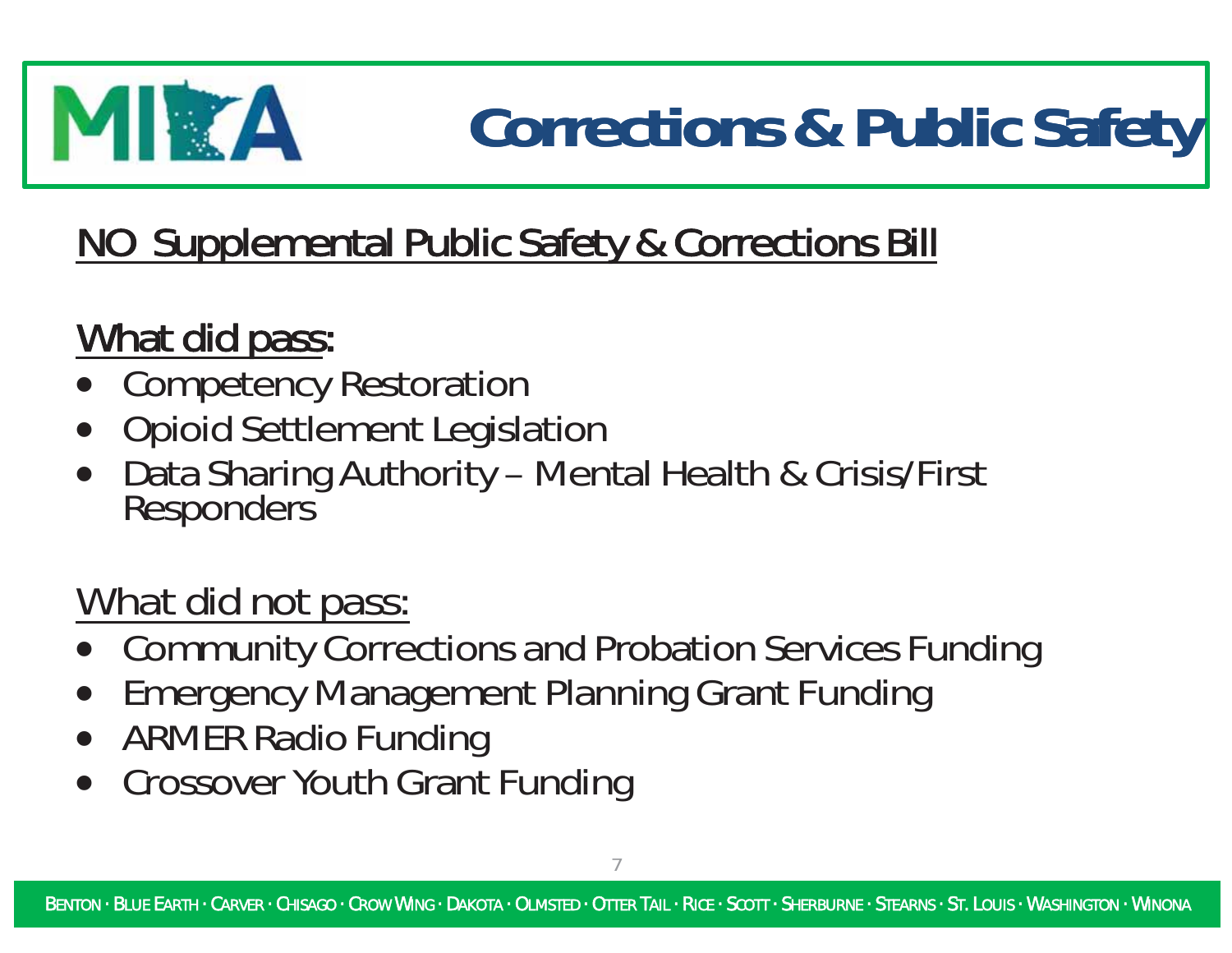# **Environment & General Govern't**

## What did pass:

• No MICA priorities

## *What did not pass:*

- Increased SCORE Funding Tax bill included partial redirect of SWMT (Solid Waste Management Tax) from General Fund to County grants. Environment bill included – \$700,000 annual SCORE increase.
- $\bullet$ Repayment of Closed Landfill Trust Funds
- $\bullet$ Deputy Registrar Fee/Revenue Changes (*King Report Recommendations*)
- $\bullet$ Cybersecurity funding grants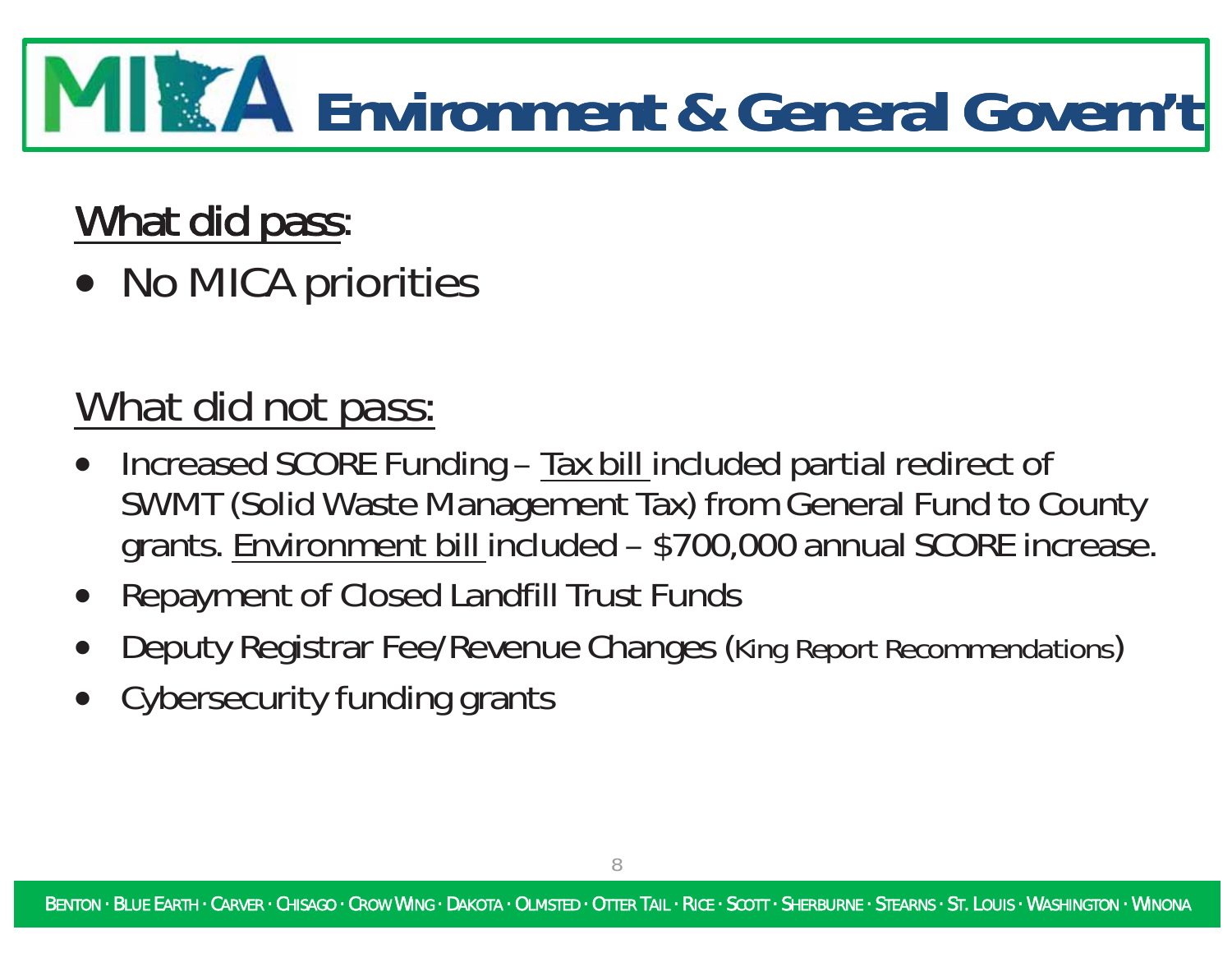# XA

# **\$7.0 Billion — Unallocated Surplus**

- $\bullet$ \$7.05B FY2023 End-of-Session Balance, plus \$5.1B for FY2024-25
- •IF Bonding, Tax, and supplemental bills passed, \$4.2B balance remains

| State General Fund (\$'s in 000's)                                                             |  |                            | FY2022-23 |                            | FY2024-25  |
|------------------------------------------------------------------------------------------------|--|----------------------------|-----------|----------------------------|------------|
| Projected Surplus - February Forecast*                                                         |  | \$                         | 9,253,032 | $\boldsymbol{\mathsf{S}}$  | 6,034,529  |
| Passed                                                                                         |  |                            |           |                            |            |
| Ch. 50: UI Fund, Frontline Workers, COVID*                                                     |  | \$                         | 1,740,575 | $\boldsymbol{\mathsf{\$}}$ | 550,000    |
| Ch. 44: Reinsurance                                                                            |  | \$                         | 313,361   | $\mathcal{L}$              | 403,250    |
| Ch. 95: Ag & Broadband                                                                         |  | \$                         | 50,900    | $\boldsymbol{\mathcal{L}}$ | 32,500     |
| Ch. 54: Veterans & Military                                                                    |  | \$                         | 64,880    | $\boldsymbol{\beta}$       | 10,182     |
| Ch. 99: Mental Health                                                                          |  | \$                         | 15,638    | $\boldsymbol{\mathsf{\$}}$ | 77,100     |
| <b>All Other New Laws</b>                                                                      |  | \$                         | 18,158    | \$                         | (101, 353) |
| <b>Net Remaining --End of Session</b>                                                          |  | $\boldsymbol{\mathsf{S}}$  | 7,049,520 | $\boldsymbol{\mathsf{S}}$  | 5,062,850  |
| * In addition, about \$1.2 billion of unallocated federal ARPA funds was also used for Ch. 50. |  |                            |           |                            |            |
|                                                                                                |  |                            |           |                            |            |
| <b>Upassed Global Targets</b>                                                                  |  |                            |           |                            |            |
| -- Tax Bill (approximate)                                                                      |  | \$                         | 1,600,000 | \$                         | 2,400,000  |
| -- Supplemental Budget (approximate)                                                           |  | $\boldsymbol{\mathcal{L}}$ | 1,519,700 | \$                         | 2,334,000  |
| <b>Estimated Net Remaining--After Targets</b>                                                  |  | \$                         | 3,929,820 | \$                         | 328,850    |

BENTON · BLUE EARTH · CARVER · CHISAGO · CROW WING · DAKOTA · OLMSTED · OTTER TAIL · RICE · SCOTT · SHERBURNE · STEARNS · ST. LOUIS · WASHINGTON · WINONA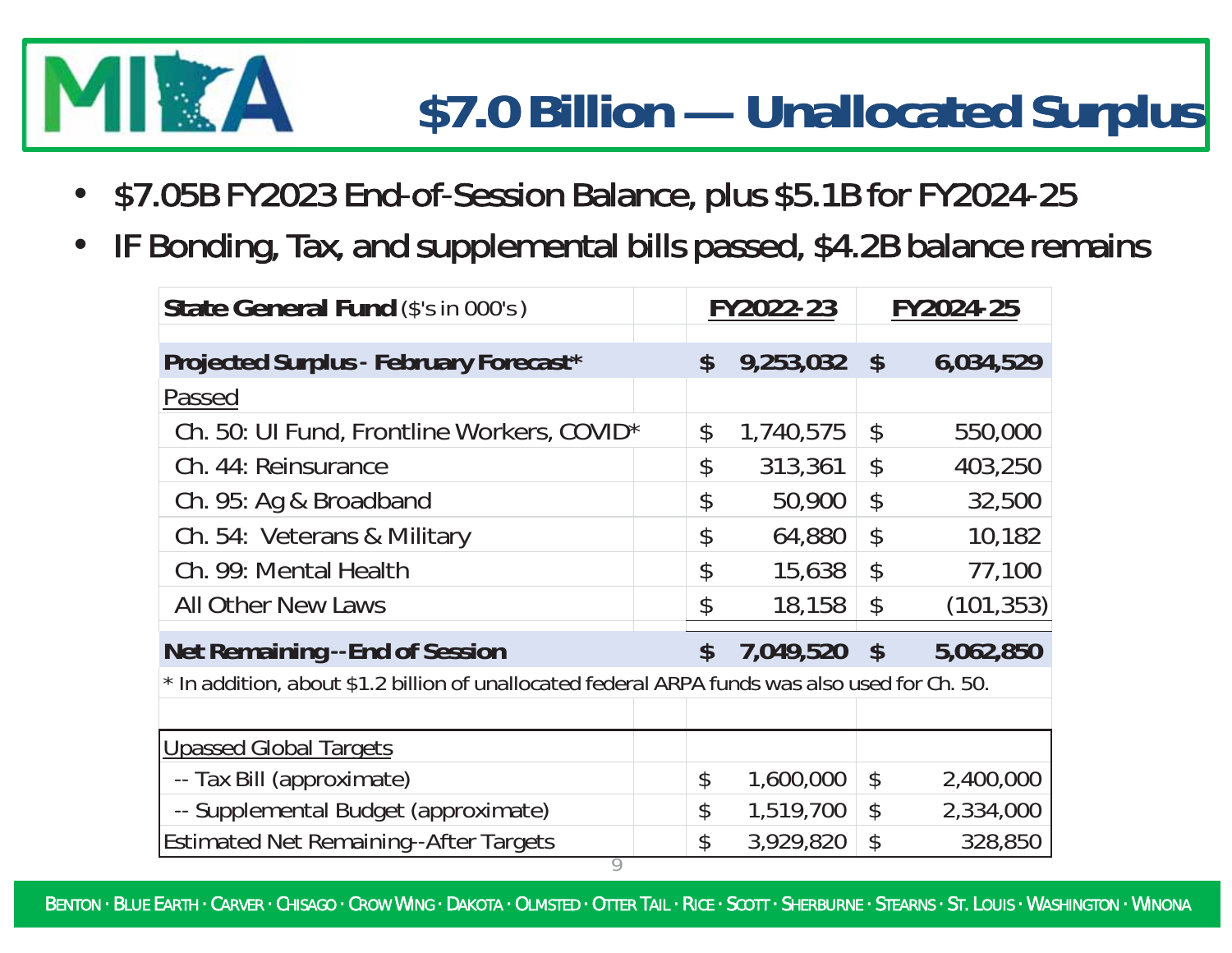

# **What's Next?**

- $\bullet$ Next Regular Session Begins at Noon, Tuesday, January 3, 2023
- Fall Elections All Statewide and Legislative Offices on Ballot
	- $\Omega$ A minimum of 23 of 67 of new Senators
	- $\Omega$ A minimum of 44 of 134 of new State Representatives

# **QUESTIONS?**

BENTON · BLUE EARTH · CARVER · CHISAGO · CROW WING · DAKOTA · OLMSTED · OTTER TAIL · RICE · SCOTT · SHERBURNE · STEARNS · ST. LOUIS · WASHINGTON · WINONA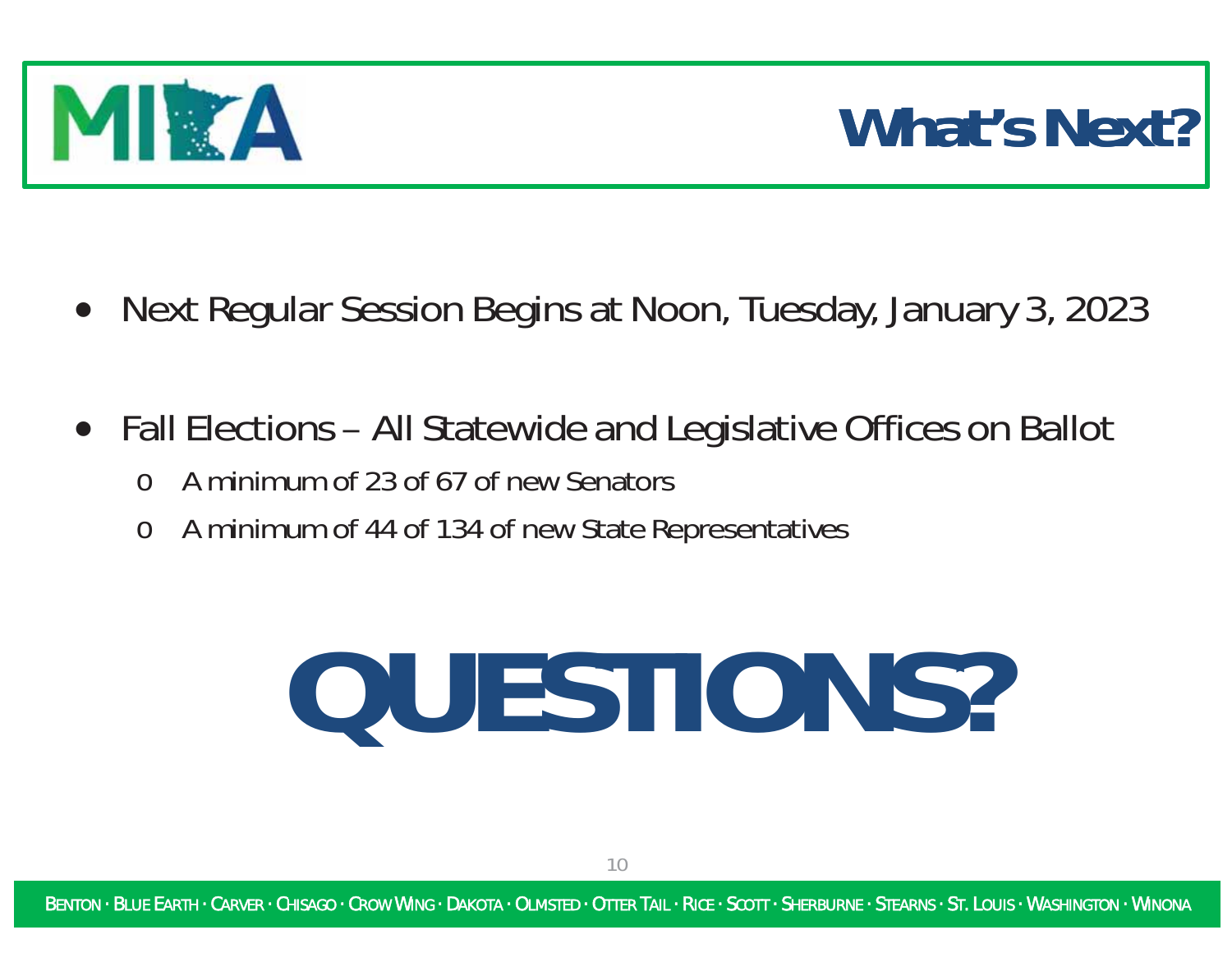# MINNESOTA **INTER-COUNTY ASSOCIATION**

# **Contact Us**

### **Executive Director**

*Matt Massman*Matt.Massman@mica.org 763-458-1681 (cell) 651-222-8737 (office)

### **Health & Human Services**

*Nancy Silesky* nancy@cortholten.com 612-747-7242 (cell) 651-291-1900 (office)

### **Transportation**

*Steve Novak* stevengnovak@gmail.com 763-458-8232 (cell)

### **Corrections & Public Safety**

*Carli Stark*cstark@mncounties.org 612-414-1869 (cell) 651-789-4335 (office)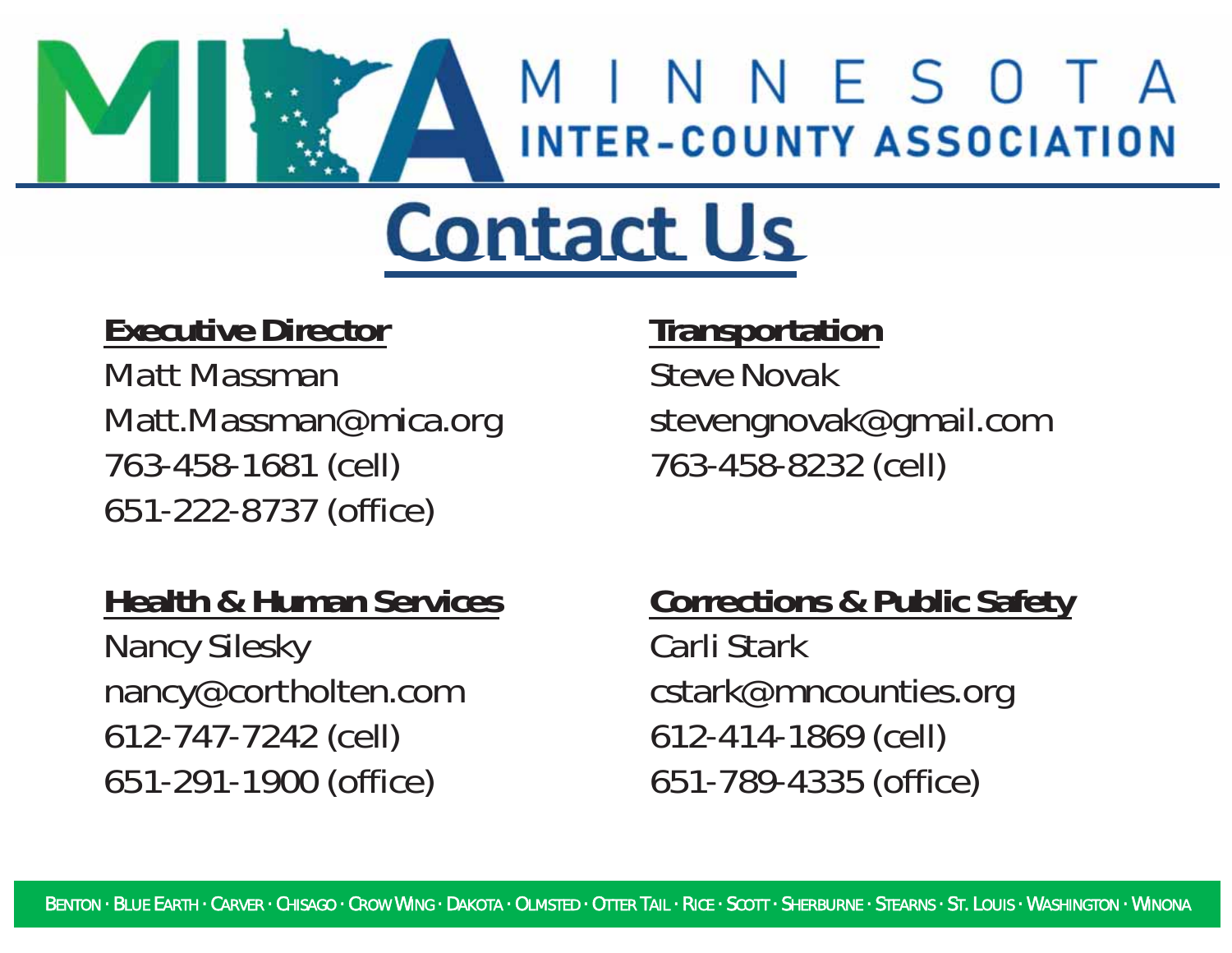

Request for Board Action<br>June 28, 2022

BOARD MEETING DATE:

 AGENDA ITEM NUMBER: 2.A

*Commissioner's Report*

#### **Department Information**

| ORIGINATING DEPARTMENT:<br>Accounting and Finance | REOUESTOR:<br>Trina Brinda, Financial<br>Analyst I | <b>REQUESTOR PHONE:</b><br>651-430-6053 |
|---------------------------------------------------|----------------------------------------------------|-----------------------------------------|
| PRESENTER(S):<br>Tabatha Hansen, Jill Zenzola     | MEDIA CONTACT:<br>Jill Zenzola 651-430-6048        |                                         |

#### **Agenda Item Details**

| BRIEF DESCRIPTION OF YOUR REQUEST:<br>American Rescue Plan Act 2022 Recovery Plan Workshop                                             |                                                |                                          |  |  |  |  |
|----------------------------------------------------------------------------------------------------------------------------------------|------------------------------------------------|------------------------------------------|--|--|--|--|
| AGENDA YOU ARE REQUESTING TIME ON:<br>Workshop                                                                                         | ARE YOU SEEKING APPROVAL OF A CONTRACT?<br>No. | <b>ESTIMATED DURATION:</b><br>20 minutes |  |  |  |  |
| IS THIS MANDATED?<br>No.                                                                                                               | EXPLANATION OF MANDATE:<br>N/A                 |                                          |  |  |  |  |
| BACKGROUND/JUSTIFICATION:<br>Workshop to discuss American Rescue Plan Act 2022 Recovery Plan.                                          |                                                |                                          |  |  |  |  |
| PREVIOUS ACTION ON REOUEST/OTHER PARTIES INVOLVED?<br>8/24/2021 - Resolution approved to accept ARPA funds and adopt ARPA project plan |                                                |                                          |  |  |  |  |

8/24/2021 - Resolution approved to accept ARPA funds and adopt ARPA project plan.

9/28/2021 - Resolution amending the American Rescue Plan Act project for the City of Stillwater as a subrecipient.

11/9/2021 - Resolution amending the American Rescue Plan Act project plan to change scope of the specific need of supporting the Emergency Rental Assistance Program, to supporting the needs of the Economic Support Division.

2/1/2022 - Resolution amending the American Rescue Plan Act project plan to amend language under the payroll and benefit costs of those directly responding to the pandemic and splitting the county emergency/ transitional housing capital program into two separate projects.

3/22/2022 – Resolution adding the Small Business Technical Assistance program to the American Rescue Plan Act project plan.

#### **Budget Impact**

| YEAR:                       | UNBUDGETED AMOUNT:<br>w |
|-----------------------------|-------------------------|
| FUNDING DESCRIPTION:<br>N/A |                         |

#### **Approvals**

| Tabatha Hansen, Accounting & Finance Director | 6/21/2022 |
|-----------------------------------------------|-----------|
| Jan Lucke, Deputy County Administrator        | 6/23/2022 |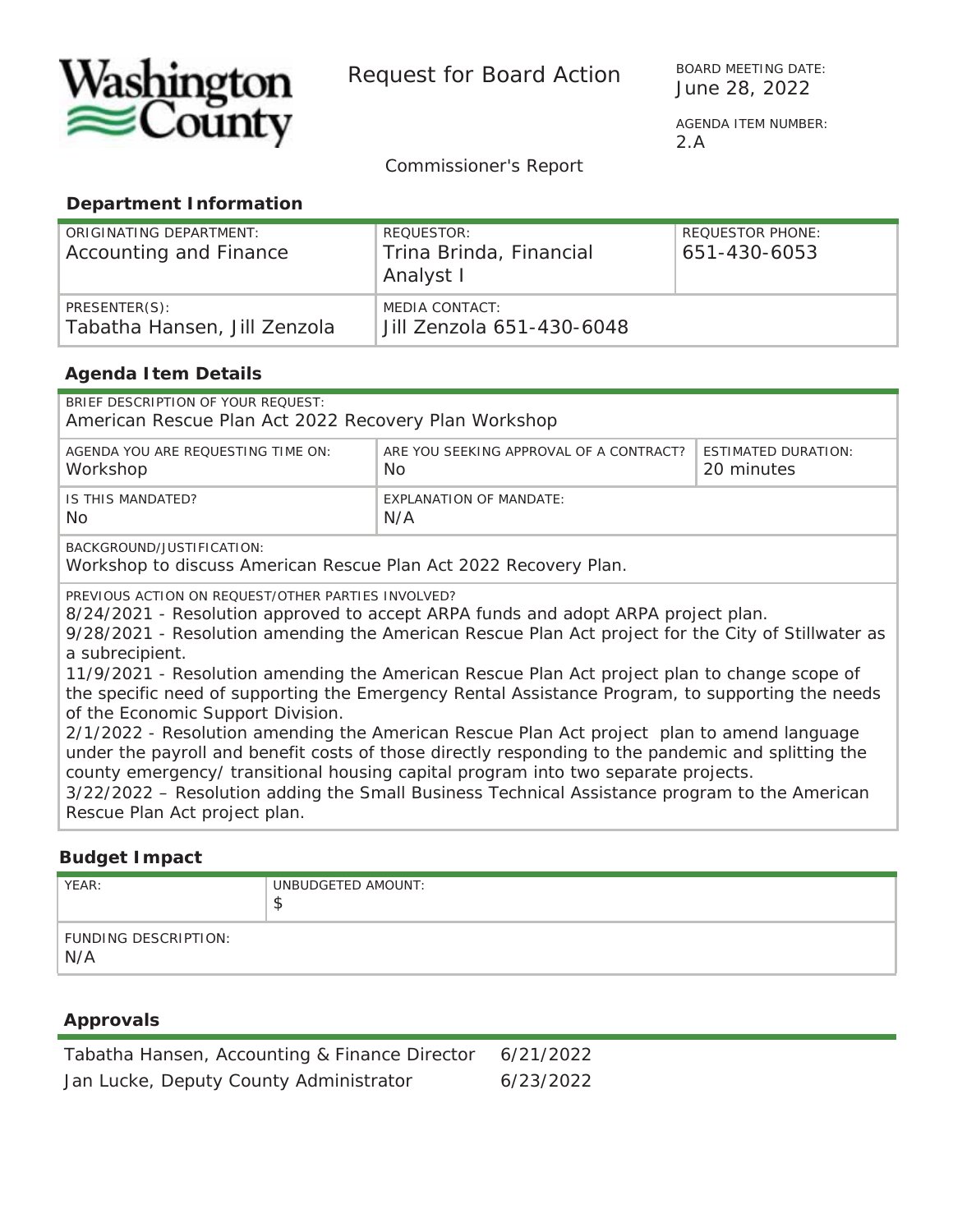

# American Rescue Plan Act Program Planning County Board Workshop June 28, 2022

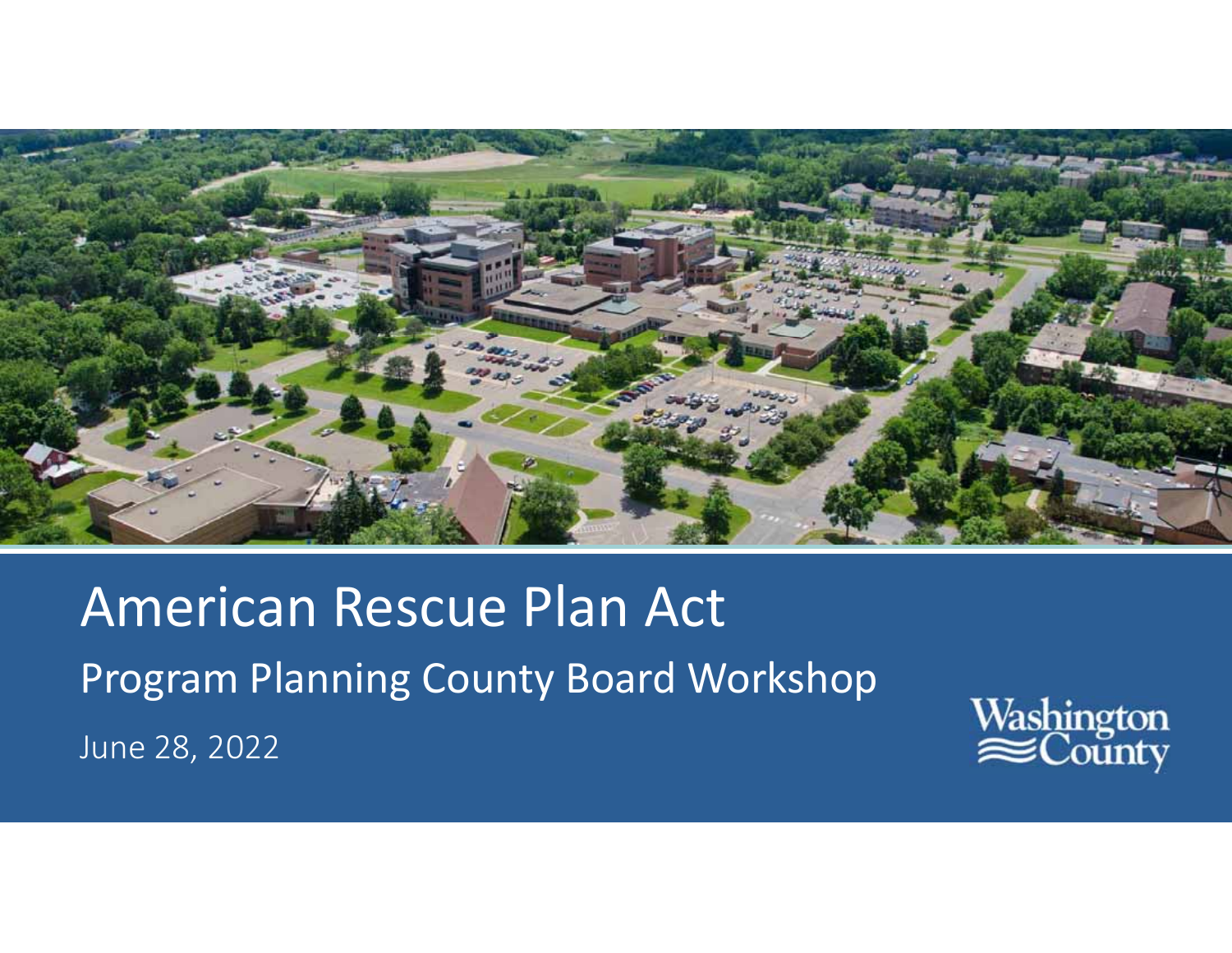### Agenda

**2**

- Overview of American Rescue Plan Act (ARPA) **1**
	- Recovery Plan Status Update
- **3**Recovery Plan Update
- **4**Board Discussion

U.S Department of the Treasury Resources: coronavirus/assistance-for-state-local-fiscal-recovery-funds

Full Act: American Rescue Plan

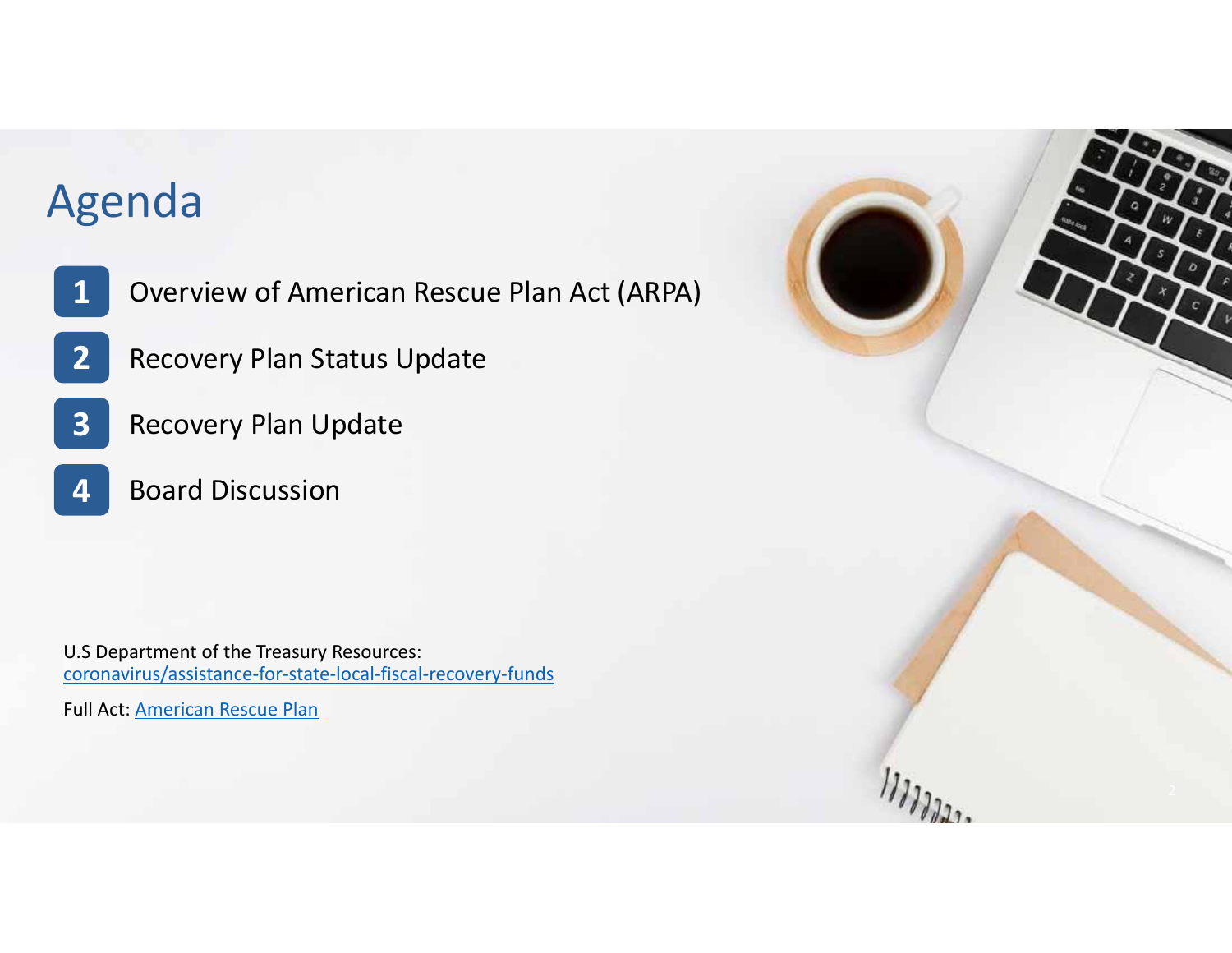### Overview of ARPA

- The American Rescue Plan Act of 2021, signed into law on March 11, 2021, is <sup>a</sup> \$1.9 trillion total package
	- Of which, \$130.2 billion is provided as Local Fiscal Recovery Fund, equally divided between cities and counties.
	- \$65.1 billion directed aid to counties
- Washington County allocation: \$50,975,893



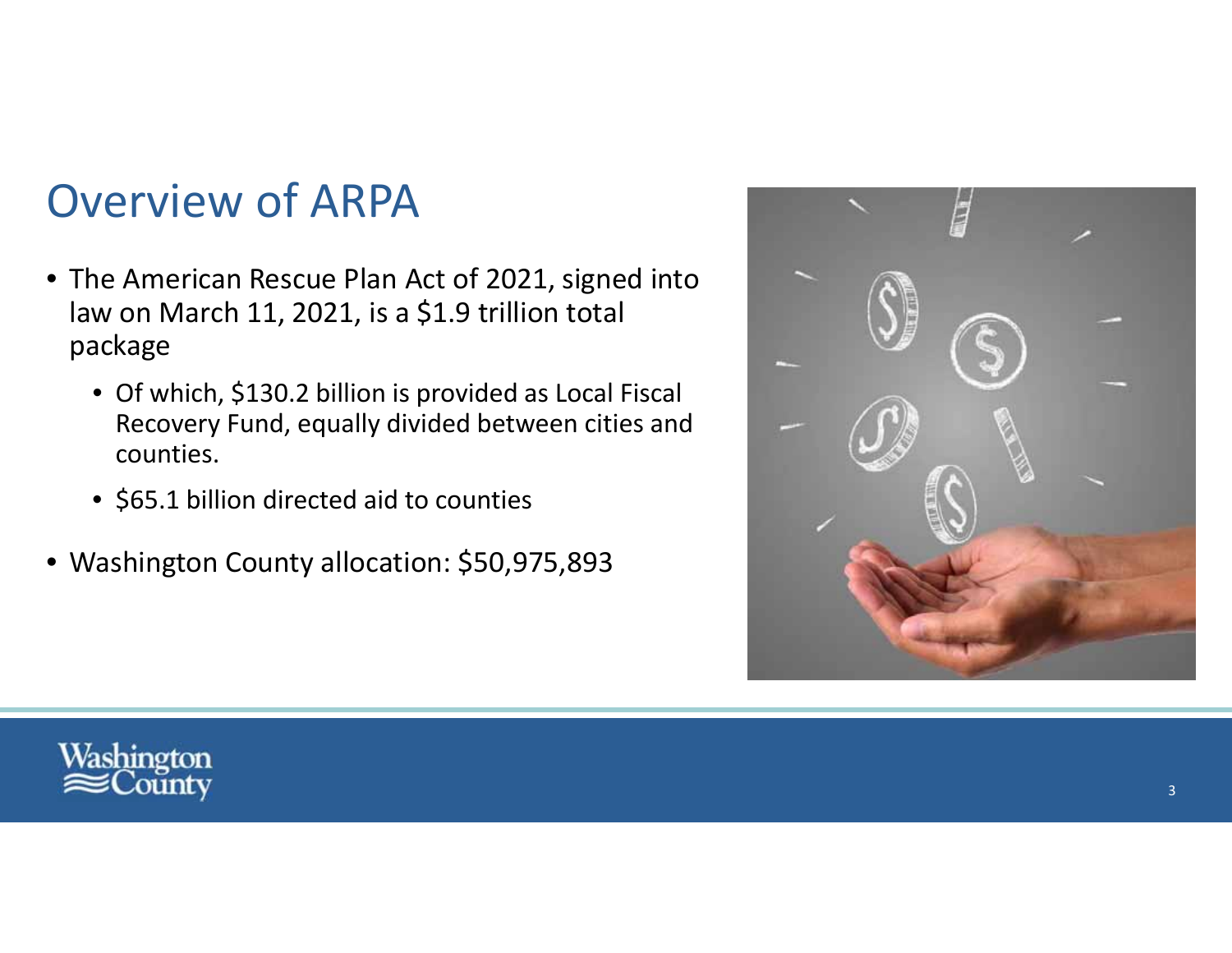### Overview of ARPA

- Allowable Uses:
	- "(A) to respond to the public health emergency with respect to the Coronavirus Disease 2019 (COVID–19) or its negative economic impacts, including assistance to households, small businesses, and nonprofits, or aid to impacted industries such as tourism, travel, and hospitality;
	- "(B) to respond to workers performing essential work during the COVID–19 public health emergency by providing premium pay to eligible workers of the county that are performing such essential work, or by providing grants to eligible employers that have eligible workers who perform essential work;
	- "(C) for the provision of government services to the extent of the reduction in revenue of county due to the COVID–19 public health emergency relative to revenues collected in the most recent full fiscal year of the county prior to the emergency; or
	- "(D) to make necessary investments in water, sewer, or broadband infrastructure.

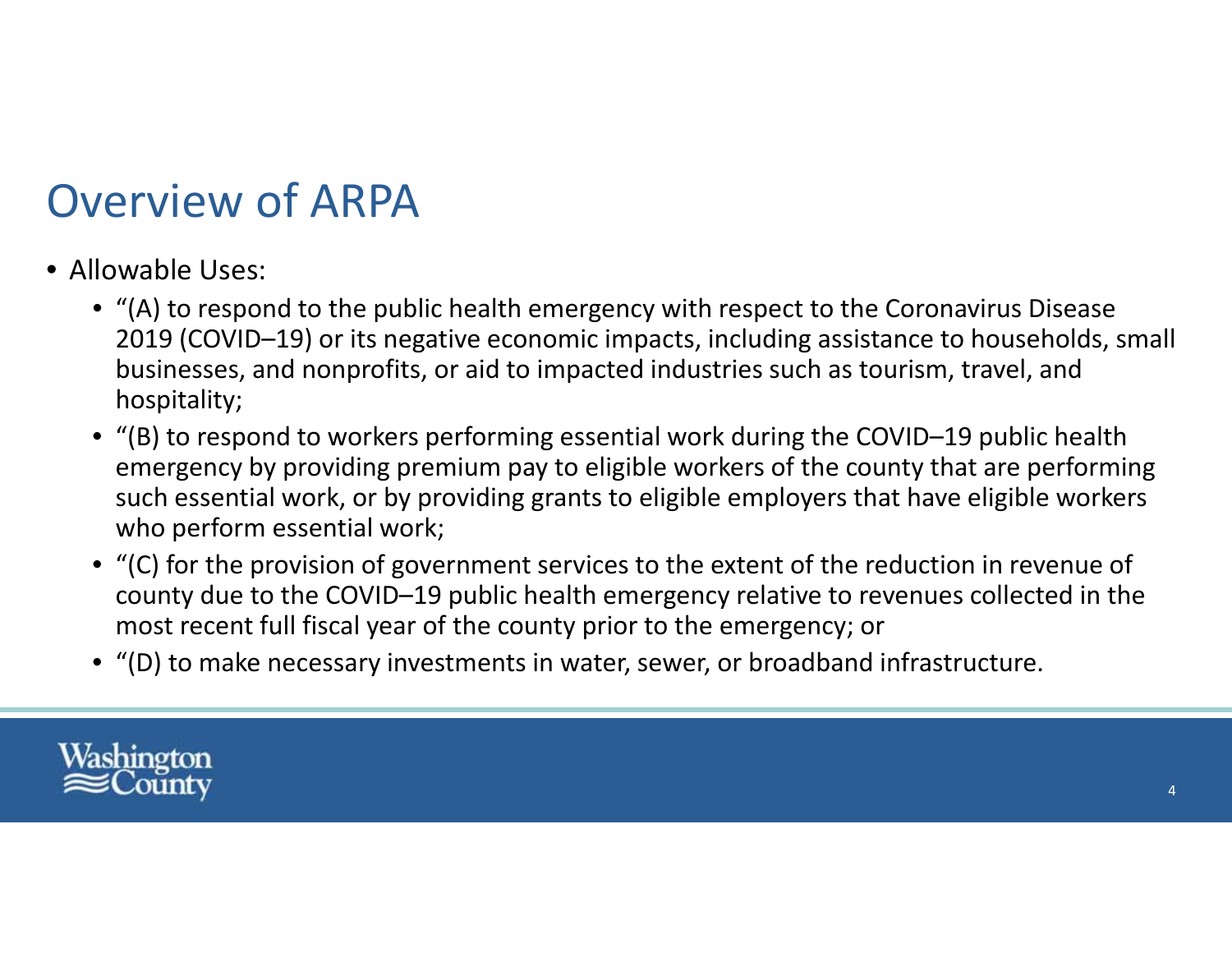## 2022 Recovery Plan

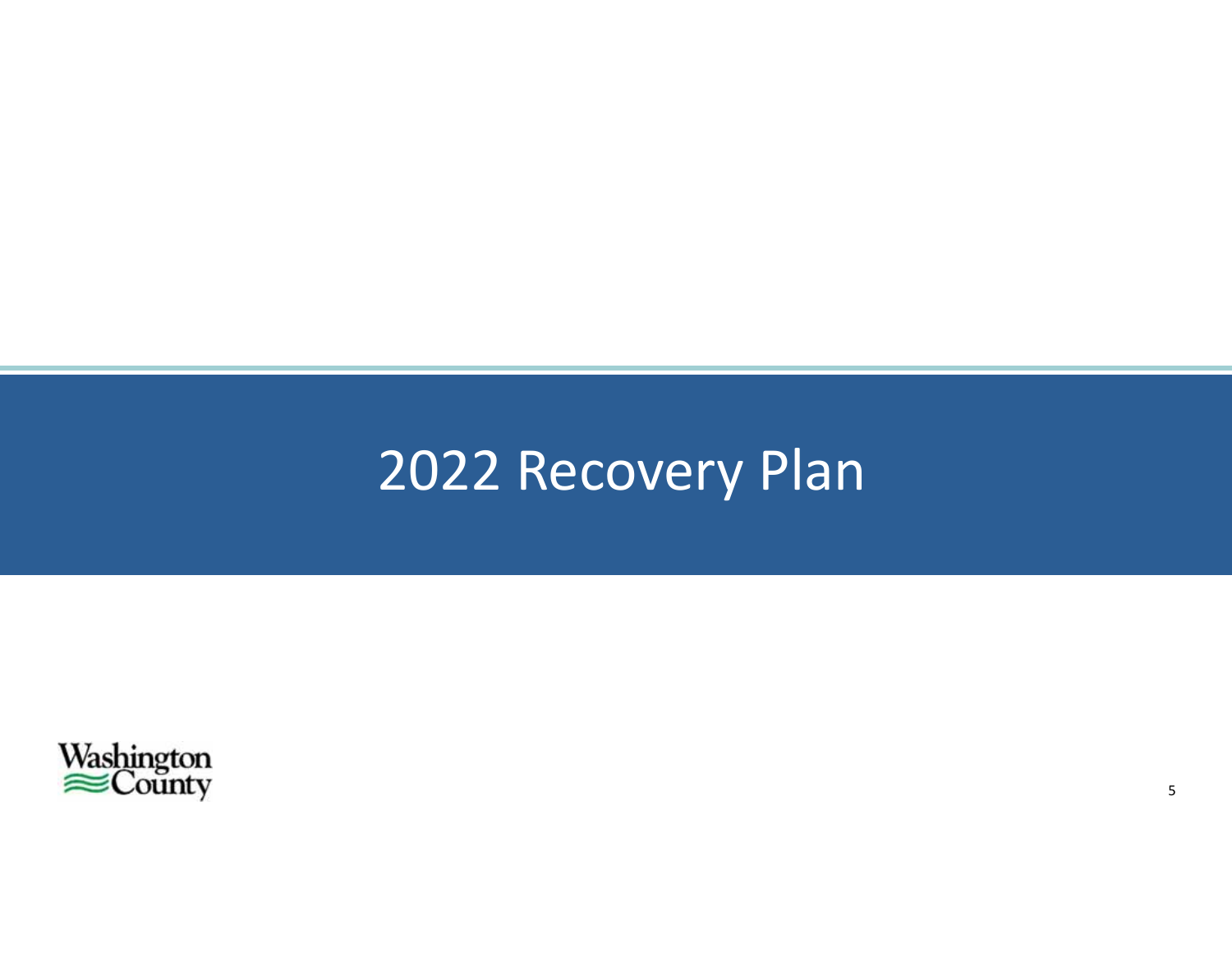### 2022 Recovery Plan

- Provide <sup>a</sup> framework for spending
- Provide opportunity for public input via County Board meetings and county website
- Provide examples of potential projects
- Adopt an updated Recovery Plan by July 31, 2022
- Provide flexibility for updating plan as necessary and needed



![](_page_19_Picture_7.jpeg)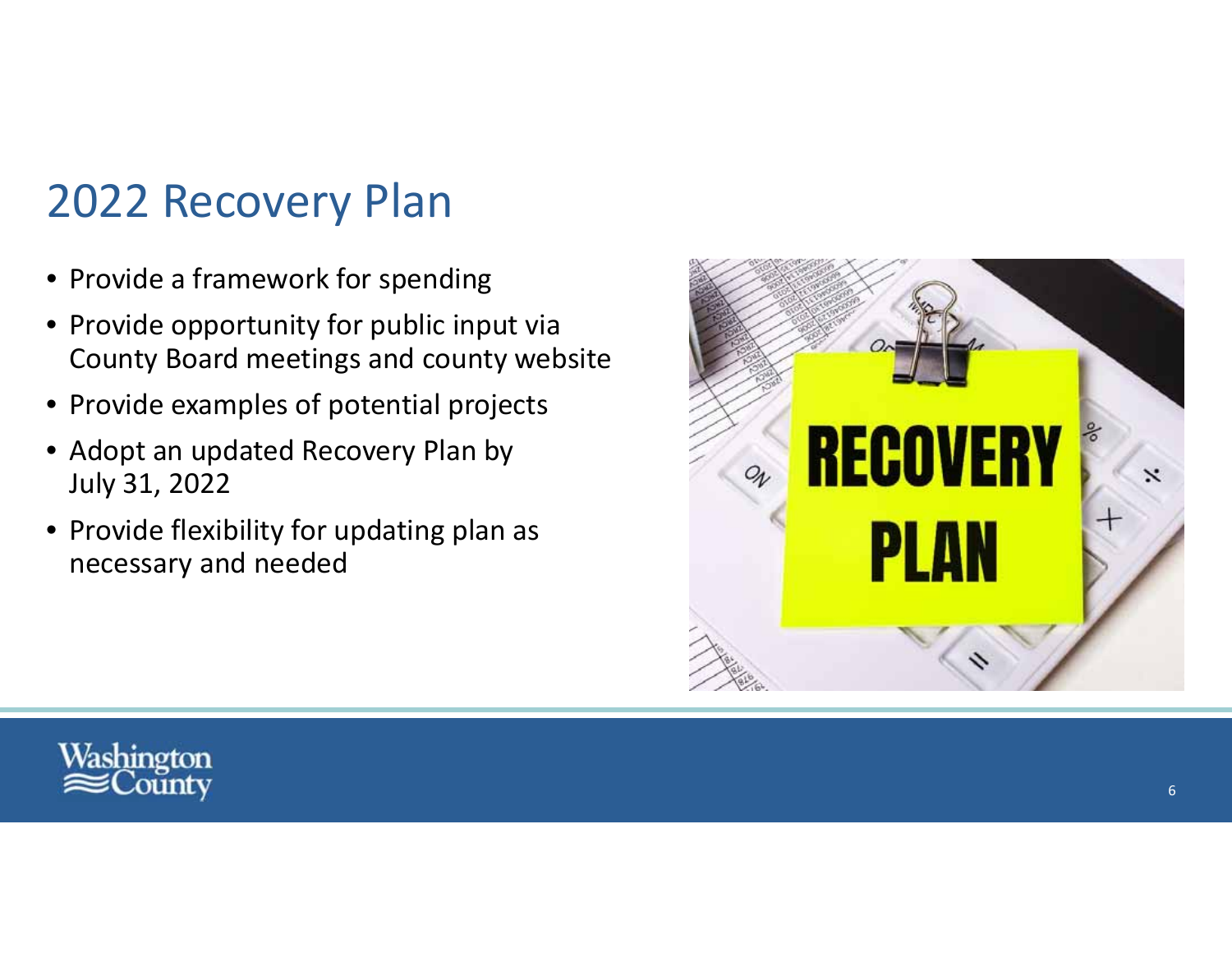### 2022 Recovery Plan Input

- Commissioner comments, suggestions, and direction
- Discussion with metro administrators, interest groups
- Participation in National Association of Counties (NACO), Association of Minnesota Counties (AMC), Government Finance Officers Association (GFOA), U.S. Department of Treasury webinars
- Considered our experience with Coronavirus Aid, Relief, and Economic Security Act (CARES)
- Requested proposals from county departments and the Community Development Agency (CDA) in April 2022

![](_page_20_Picture_6.jpeg)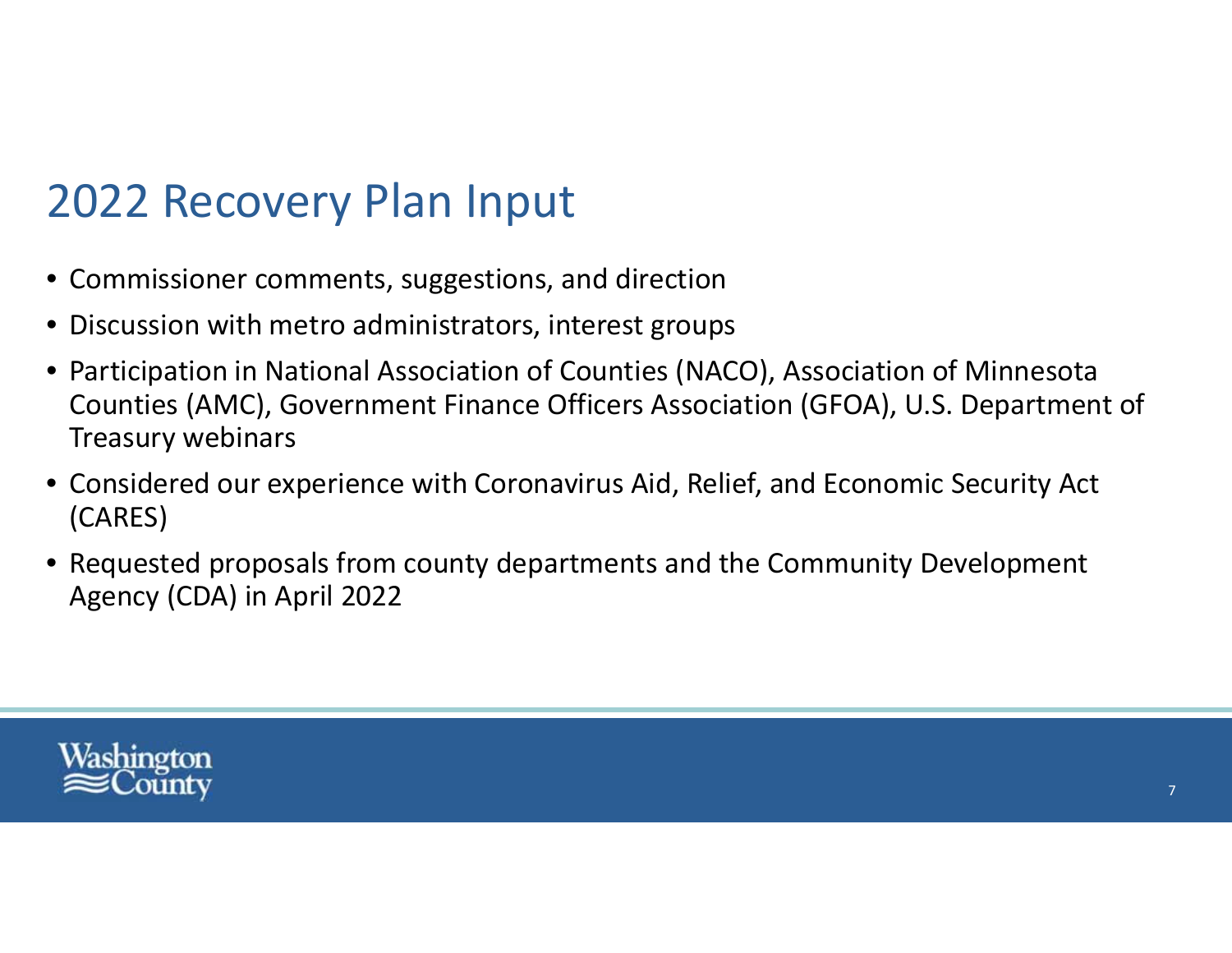![](_page_21_Picture_0.jpeg)

### 2022 Recovery Plan

American Rescue Plan Act – Washington County Recovery Plan Changes Supporting the Public Health Needs of County Residents and Staff

| <b>Program/Project Description</b>                     | <b>Department</b>                      | 2021 Recovery<br><b>Plan Amount</b> | 2022 Recovery<br><b>Plan Amount</b> | <b>Change</b> |
|--------------------------------------------------------|----------------------------------------|-------------------------------------|-------------------------------------|---------------|
| Building Modifications to ensure safe service delivery | <b>Public Works</b>                    | \$5,101,535                         | \$6,000,000                         | \$898,465     |
| County Emergency/Transitional Housing Capital Program  | <b>Community Services</b>              | \$6,000,000                         | \$8,000,000                         | \$2,000,000   |
| Safe Working Environment at Big Marine Park            | <b>Public Works</b>                    | \$168,000                           | \$418,000                           | \$250,000     |
| Safe Handling of Deposits                              | <b>Accounting and Finance</b>          | \$100,000                           | \$0                                 | (\$100,000)   |
| <b>Protective Equipment and Measures</b>               | Administration                         | \$500,000                           | \$250,000                           | ( \$250,000)  |
| COVID-19 Vaccination Planning and Implementation       | <b>Public Health &amp; Environment</b> | \$500,000                           | \$0                                 | ( \$500,000)  |
| COVID-19 Testing Planning and Implementation           | <b>Public Health &amp; Environment</b> | \$500,000                           | \$60,000                            | (5440,000)    |
| <b>Affordable Housing</b>                              | <b>Community Development Agency</b>    | <b>New</b>                          | \$7,500,000                         |               |
| Jail Camera and Security System                        | Sheriff                                | <b>New</b>                          | \$350,000                           |               |
| <b>Court Room Security Glass</b>                       | Sheriff                                | <b>New</b>                          | \$200,000                           |               |
| <b>Access &amp; Continuity Navigator</b>               | <b>Community Services</b>              | <b>New</b>                          | \$207,500                           |               |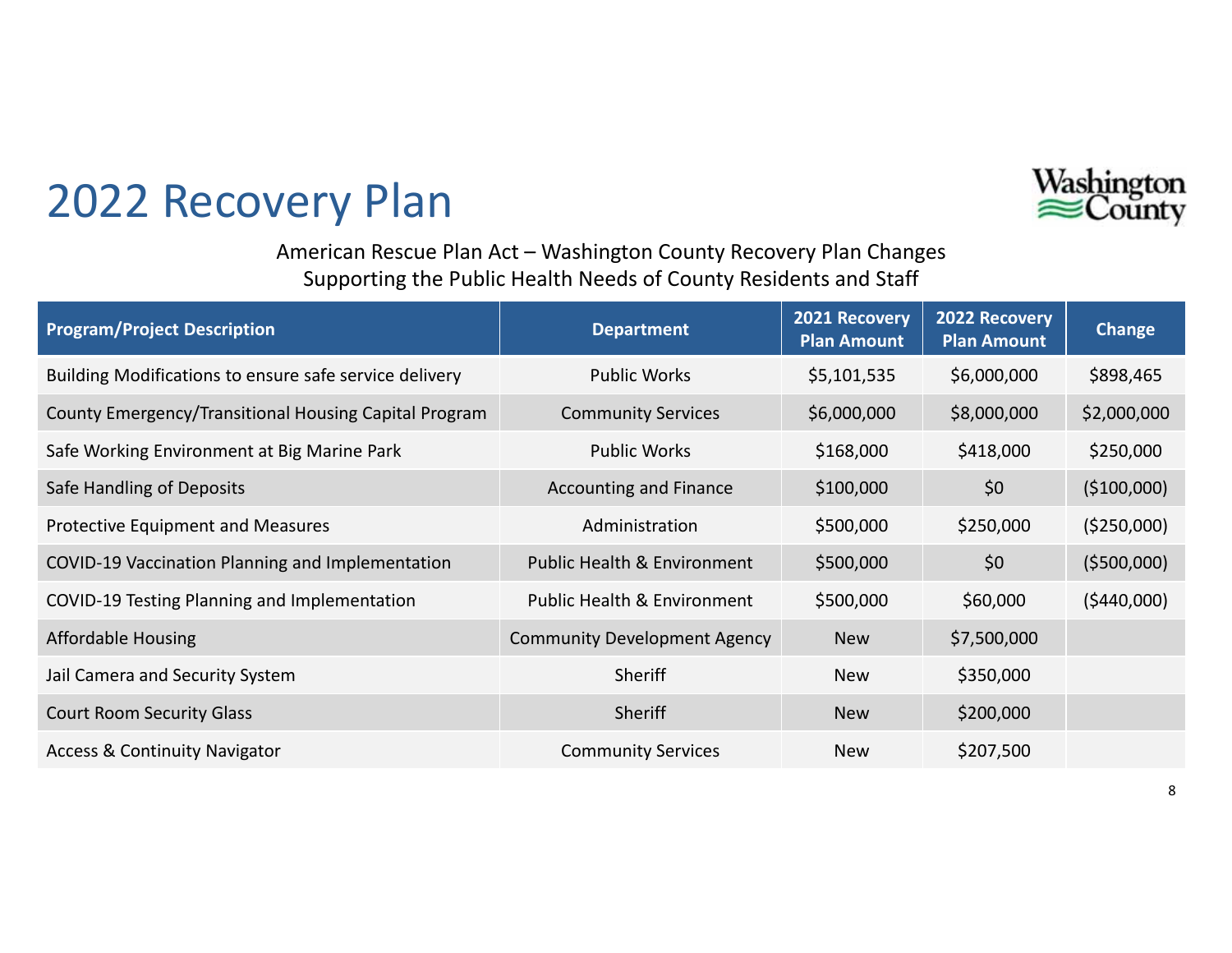![](_page_22_Picture_0.jpeg)

![](_page_22_Picture_1.jpeg)

#### County Infrastructure Improvements Funded by Lost Revenue

| <b>Program/Project Description</b>    | <b>Department</b>                                | <b>Initial Amount</b> | Updated Amount | Change      |
|---------------------------------------|--------------------------------------------------|-----------------------|----------------|-------------|
| <b>Election Equipment Replacement</b> | Property Records and<br><b>Taxpayer Services</b> | \$500,000             | \$350,000      | (\$150,000) |
| Law Library Loss Revenue              | Library                                          | <b>New</b>            | \$68,800       |             |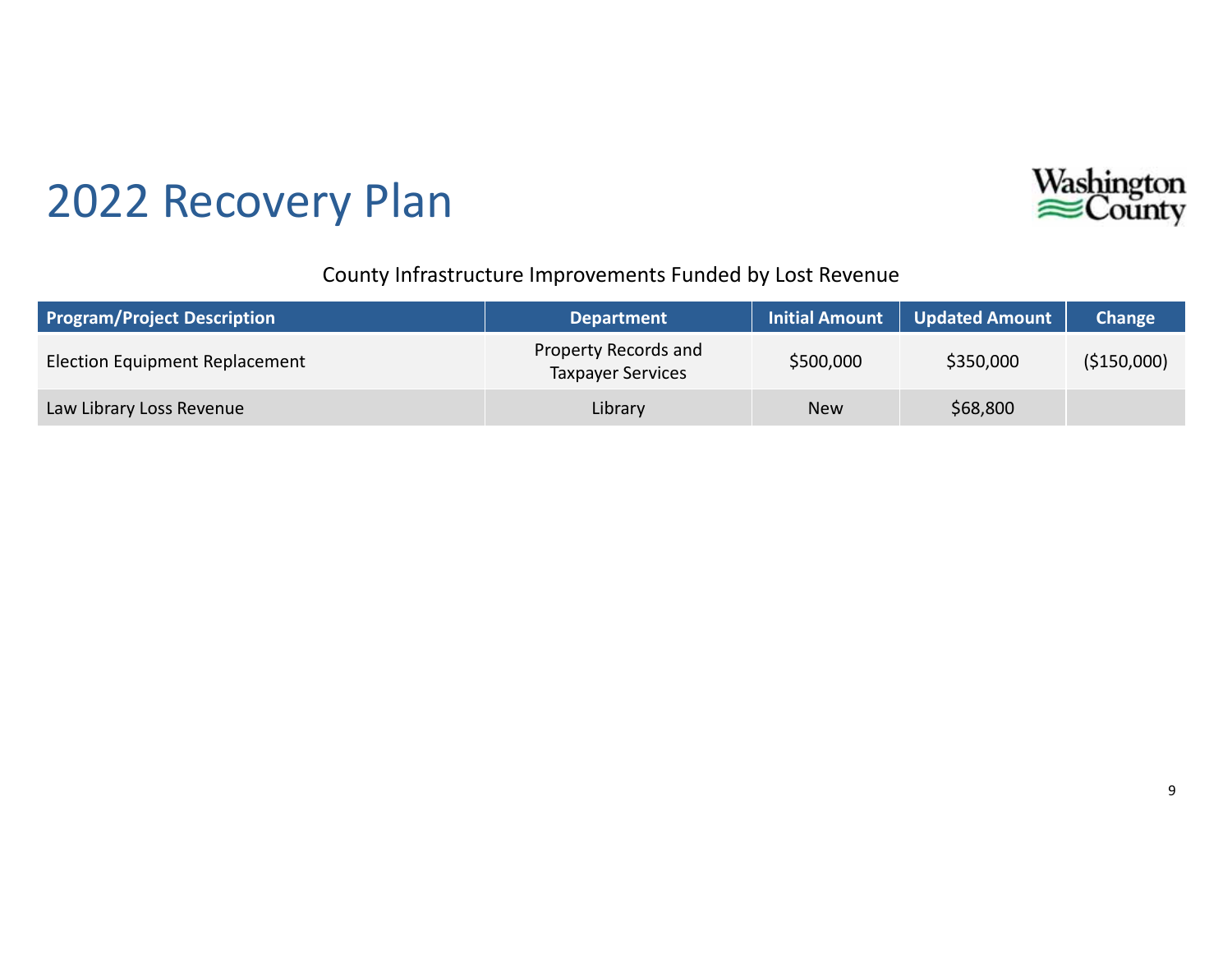### 2022 Recovery Plan

New Affordable Housing Project

- Construct CDA owned rental units for residents earning 30% of the Area Median Income (AMI)
- ARPA funds are intended to fill the gap between the financing the development can support and the cost of construction
- Construction is projected to be completed in late 2024 and lease in early 2025

![](_page_23_Picture_5.jpeg)

![](_page_23_Picture_6.jpeg)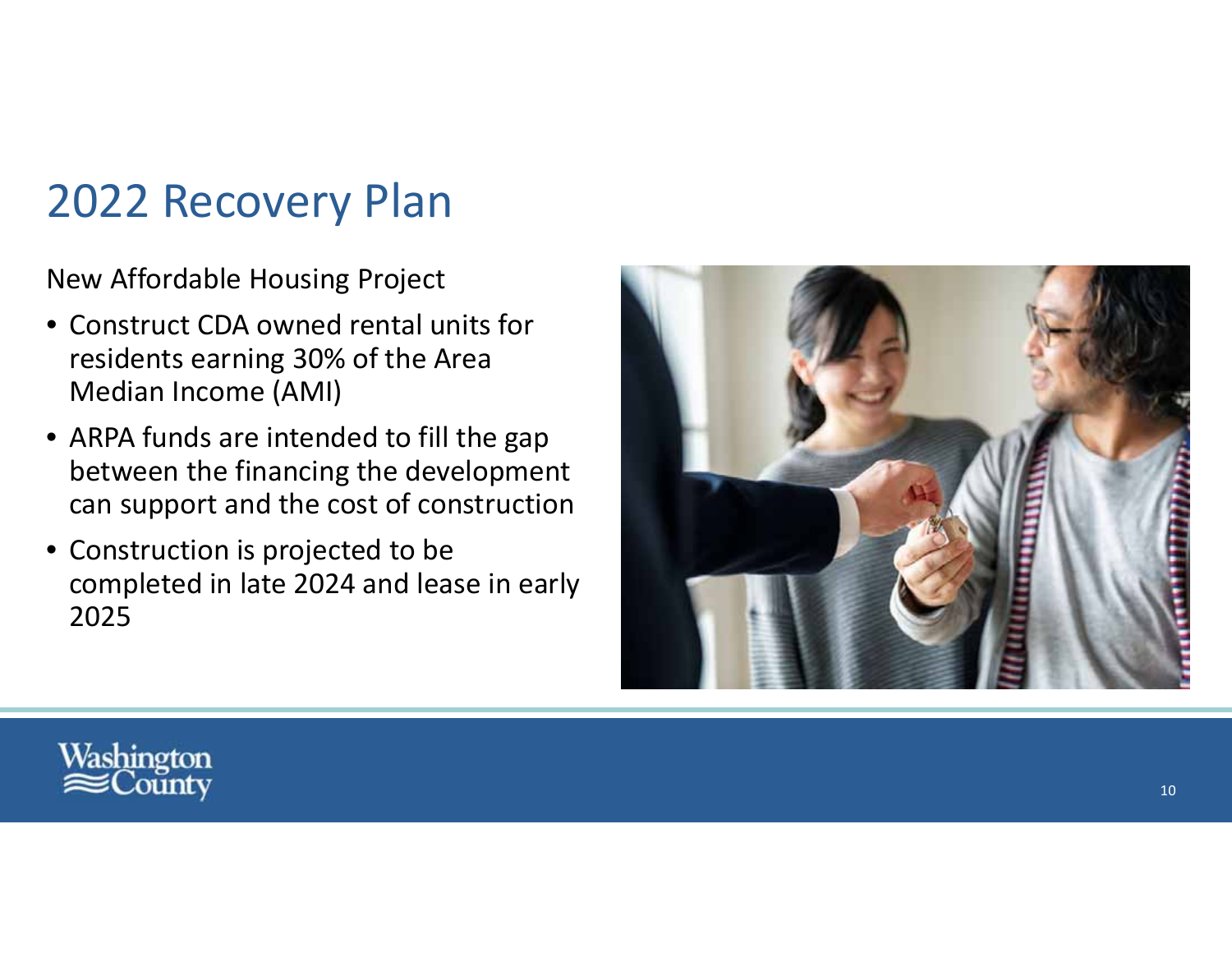## Updated Washington County Recovery Plan

![](_page_24_Picture_1.jpeg)

Washington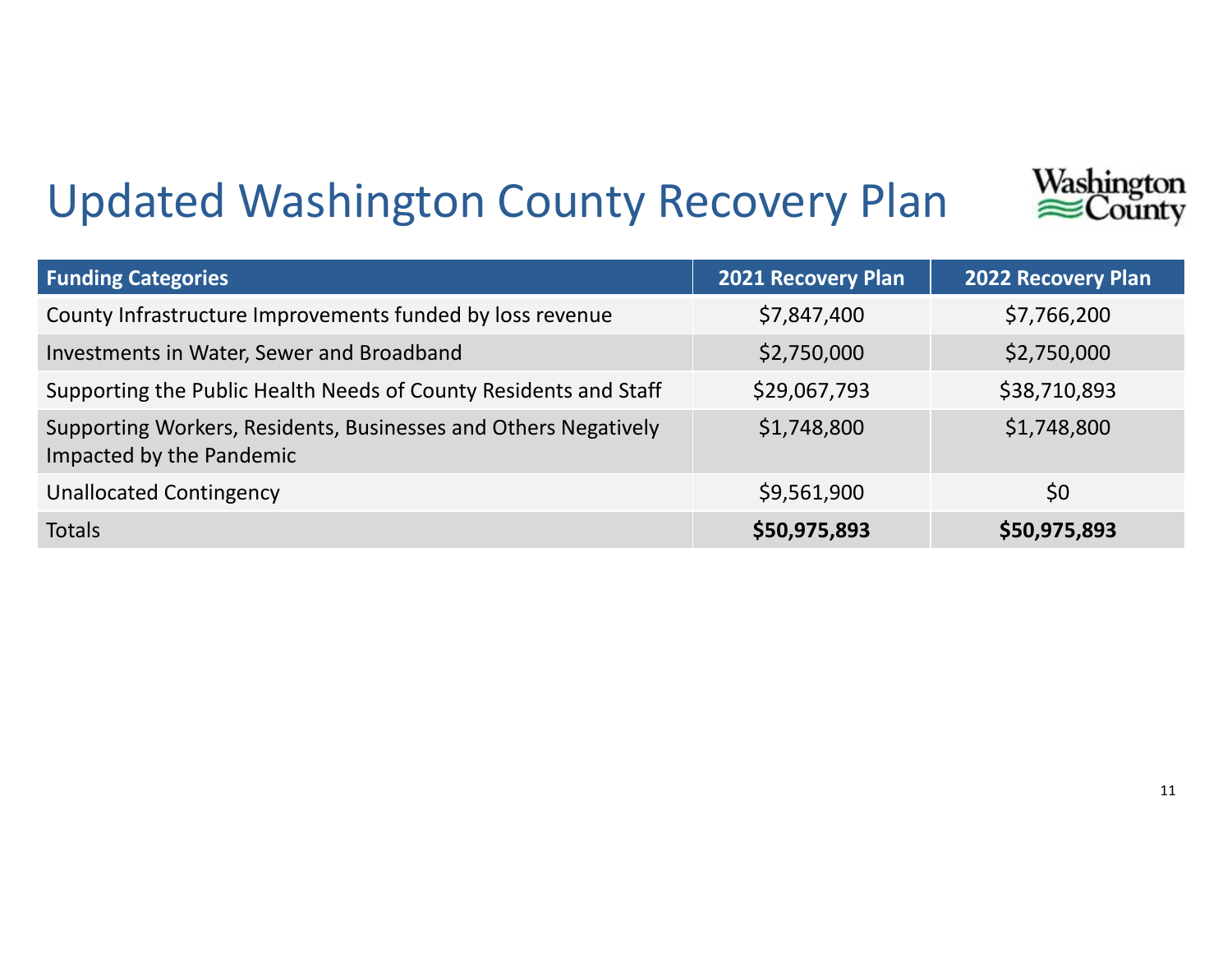### Next Steps

- Discussion and direction from County Commissioners
- County Board agenda item on July 12 to approve the projects and finalize the Washington County 2022 Recovery Plan
- Submit 2022 Recovery Plan by July 31 to U.S. Department of Treasury, and post to county website

![](_page_25_Picture_4.jpeg)

![](_page_25_Picture_5.jpeg)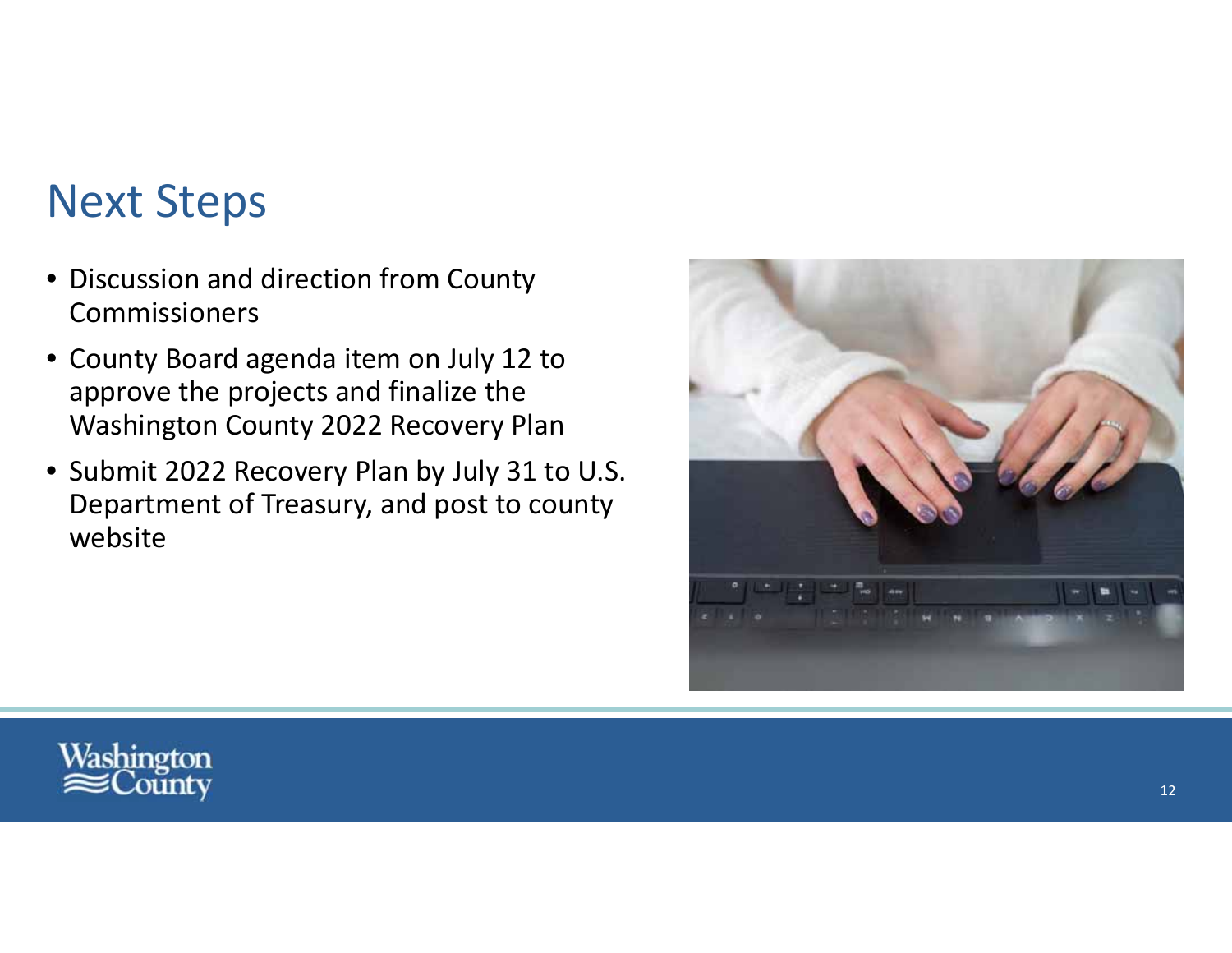### Board Discussion

![](_page_26_Picture_1.jpeg)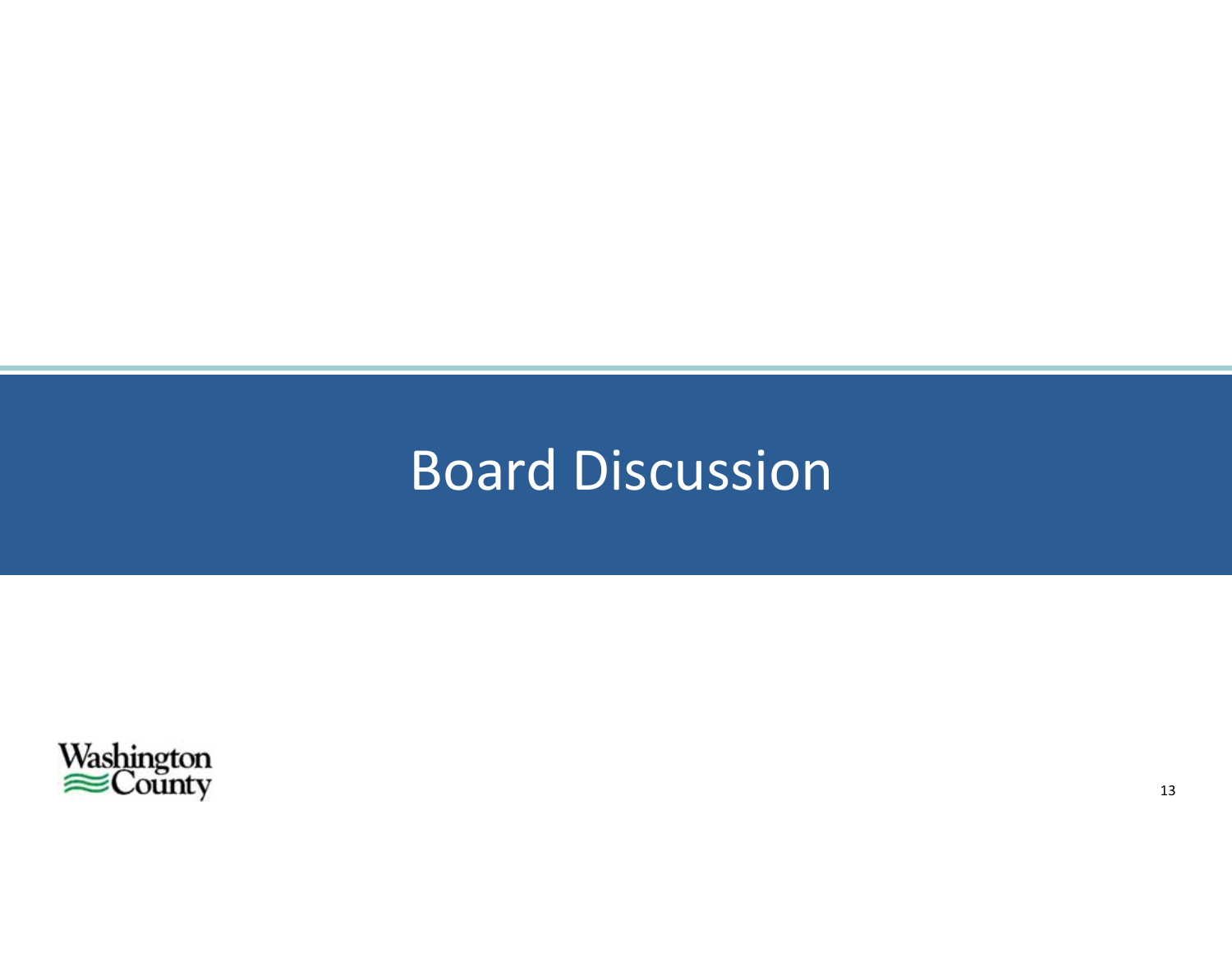![](_page_27_Picture_0.jpeg)

Request for Board Action BOARD MEETING DAT

BOARD MEETING DATE:

4.A

*Commissioner's Report*

#### **Department Information**

| ORIGINATING DEPARTMENT:<br>Property Records and<br><b>Taxpayer Services</b> | REQUESTOR:<br>Christine Piskura, Taxpayer<br>Services & Elections Division<br>Manager | <b>REQUESTOR PHONE:</b> |
|-----------------------------------------------------------------------------|---------------------------------------------------------------------------------------|-------------------------|
| PRESENTER(S):<br>Phil Freeman                                               | MEDIA CONTACT:<br><b>Phillip Freeman</b>                                              |                         |

#### **Agenda Item Details**

| BRIEF DESCRIPTION OF YOUR REOUEST:<br>License and Service Center Operation Workshop                                                                                                                                                                                                                                                                                                                                                                                |                                                                                            |  |  |  |  |
|--------------------------------------------------------------------------------------------------------------------------------------------------------------------------------------------------------------------------------------------------------------------------------------------------------------------------------------------------------------------------------------------------------------------------------------------------------------------|--------------------------------------------------------------------------------------------|--|--|--|--|
| AGENDA YOU ARE REQUESTING TIME ON:<br>Workshop                                                                                                                                                                                                                                                                                                                                                                                                                     | ARE YOU SEEKING APPROVAL OF A CONTRACT?<br><b>ESTIMATED DURATION:</b><br>No.<br>30 minutes |  |  |  |  |
| IS THIS MANDATED?<br>No.                                                                                                                                                                                                                                                                                                                                                                                                                                           | <b>EXPLANATION OF MANDATE:</b>                                                             |  |  |  |  |
| BACKGROUND/JUSTIFICATION:<br>The License and Service Centers are experiencing post-pandemic operational challenges, creating<br>the need to evaluate operations.<br>Department staff will update the board on the License and Service Center status and provide the<br>following for the board's review:<br>- Background<br>- A review of actions taken to continue providing quality services<br>- Data and goals<br>- Recommendation to improve service delivery |                                                                                            |  |  |  |  |
| PREVIOUS ACTION ON REQUEST/OTHER PARTIES INVOLVED?                                                                                                                                                                                                                                                                                                                                                                                                                 |                                                                                            |  |  |  |  |

#### **Budget Impact**

| YEAR:                       | UNBUDGETED AMOUNT:<br>◡ |
|-----------------------------|-------------------------|
| <b>FUNDING DESCRIPTION:</b> |                         |

#### **Approvals**

| Joanne Helm, Deputy Director PRTS              | 6/21/2022 |
|------------------------------------------------|-----------|
| Jennifer Wagenius, Deputy County Administrator | 6/21/2022 |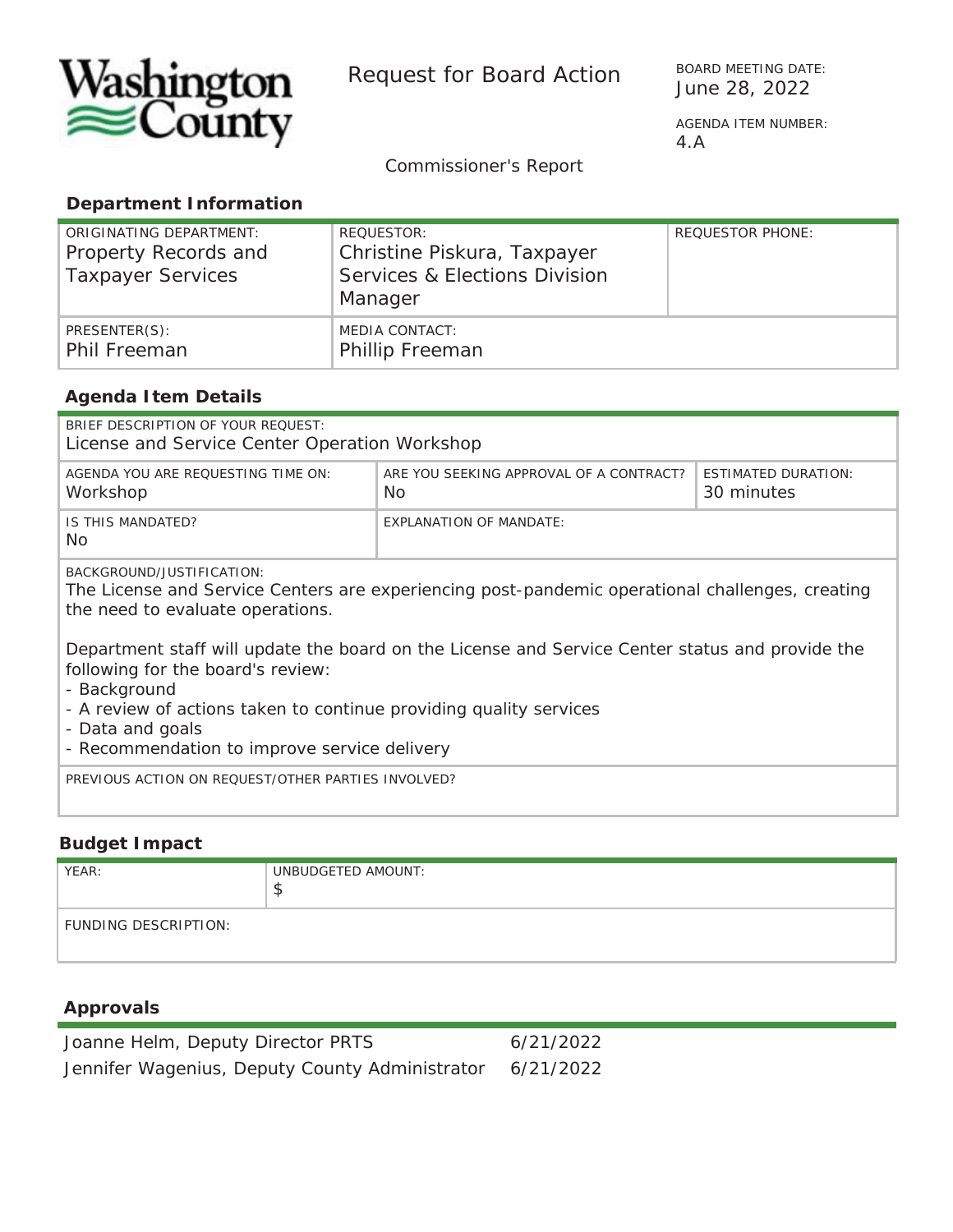![](_page_28_Picture_0.jpeg)

# License and Service Center Operations

June 28, 2022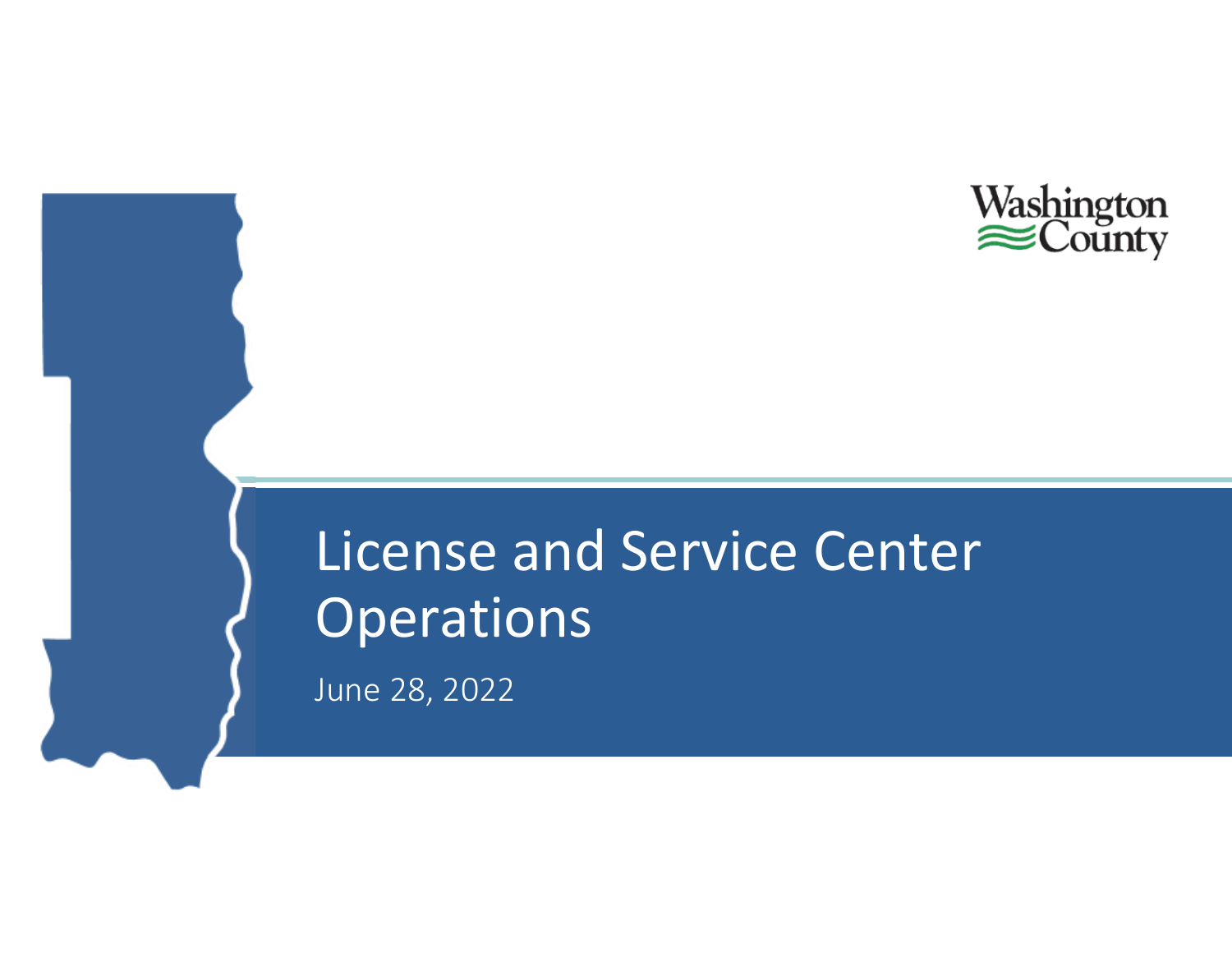# Background

![](_page_29_Picture_1.jpeg)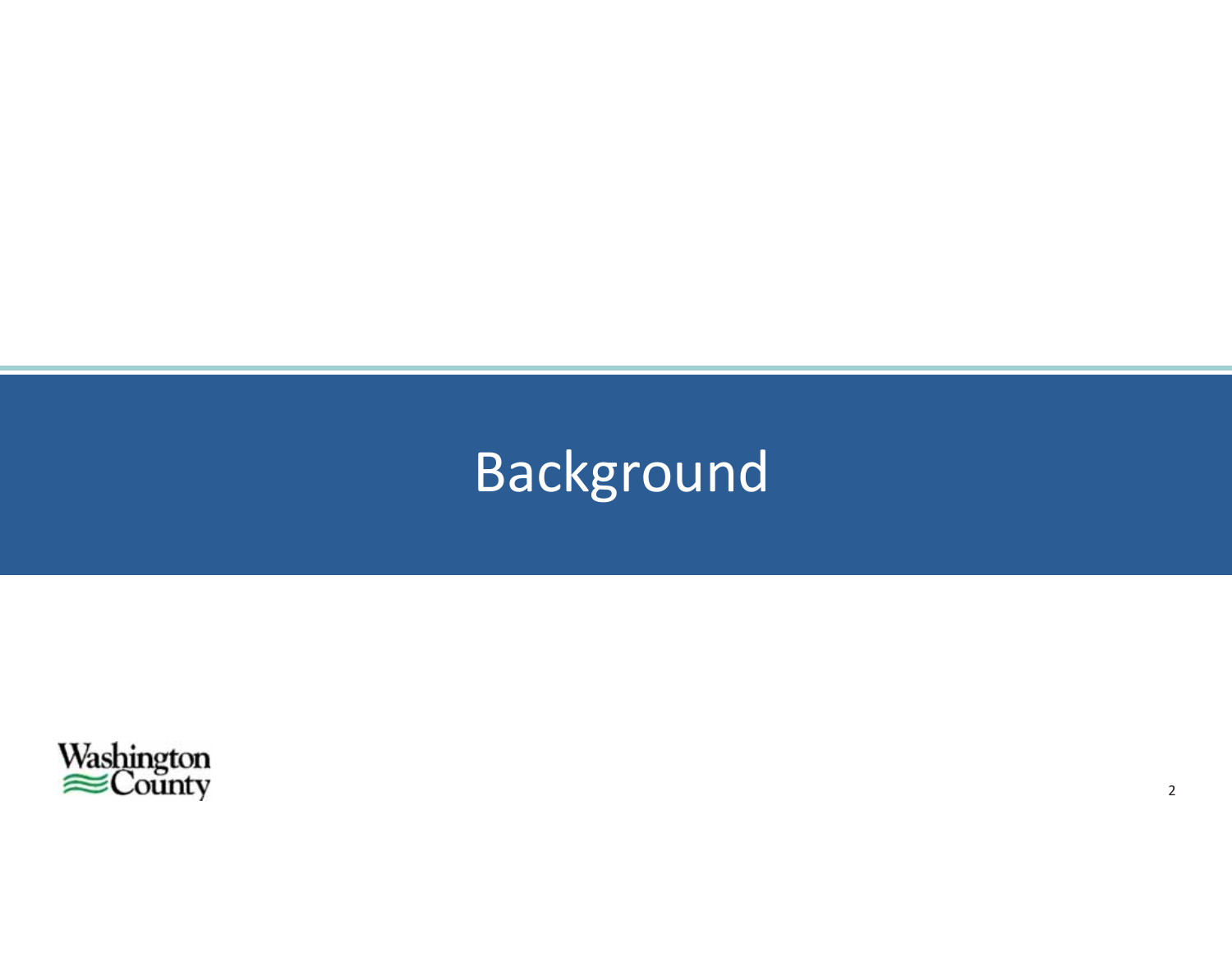### **Background**

- What we are doing
- Challenges
	- Recruitment
	- Retention | High Turnover
	- Burnout | Unplanned Time Off Calls
	- Training

![](_page_30_Picture_7.jpeg)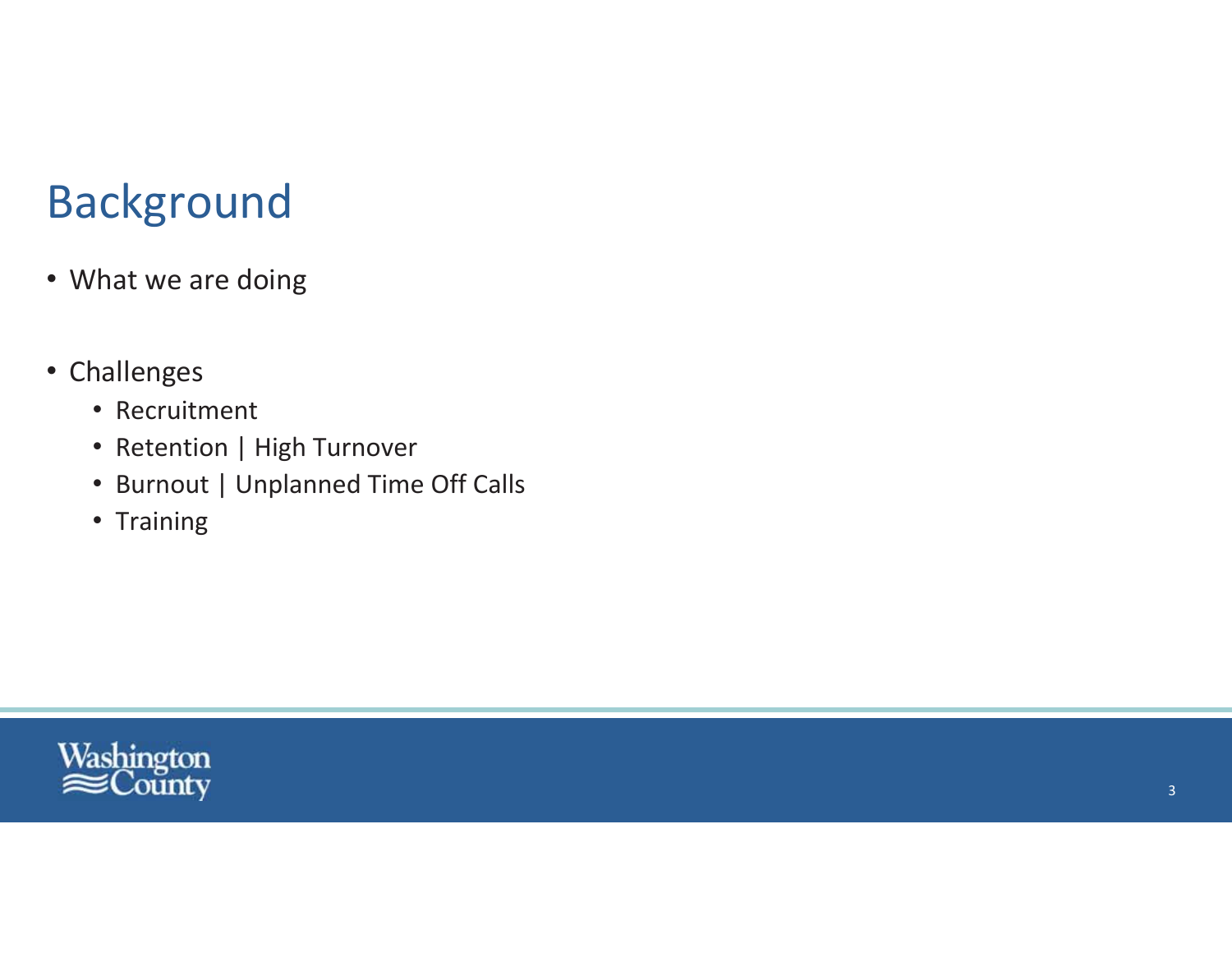# What we are doing today

 $\overline{4}$ 

![](_page_31_Picture_1.jpeg)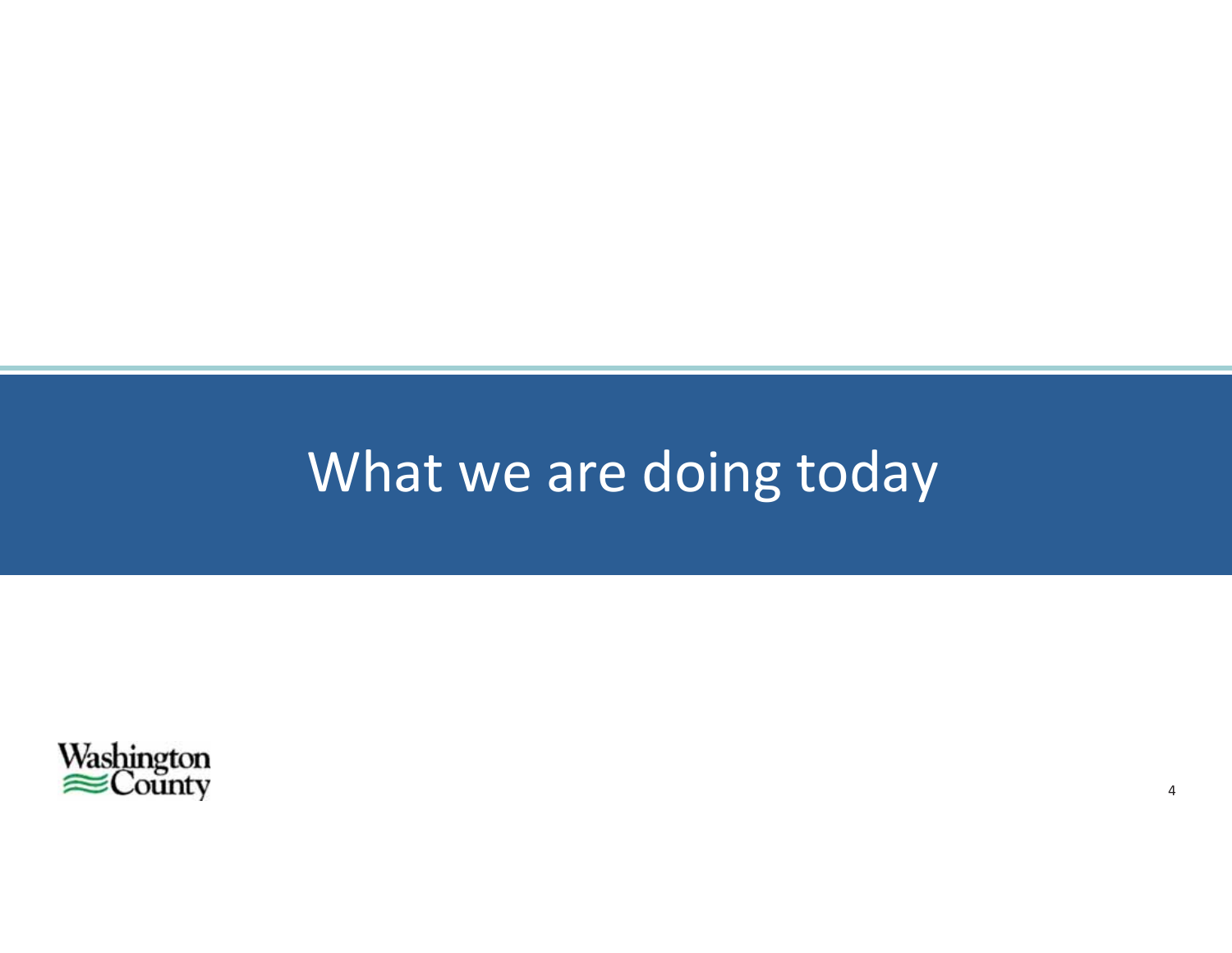### What we are doing today

- Continuous Postings
- Staff Sharing
	- Expanded our list of two people from each location
	- Unable to only share most knowledge staff due to continuous training
- Stretching our resources

![](_page_32_Picture_6.jpeg)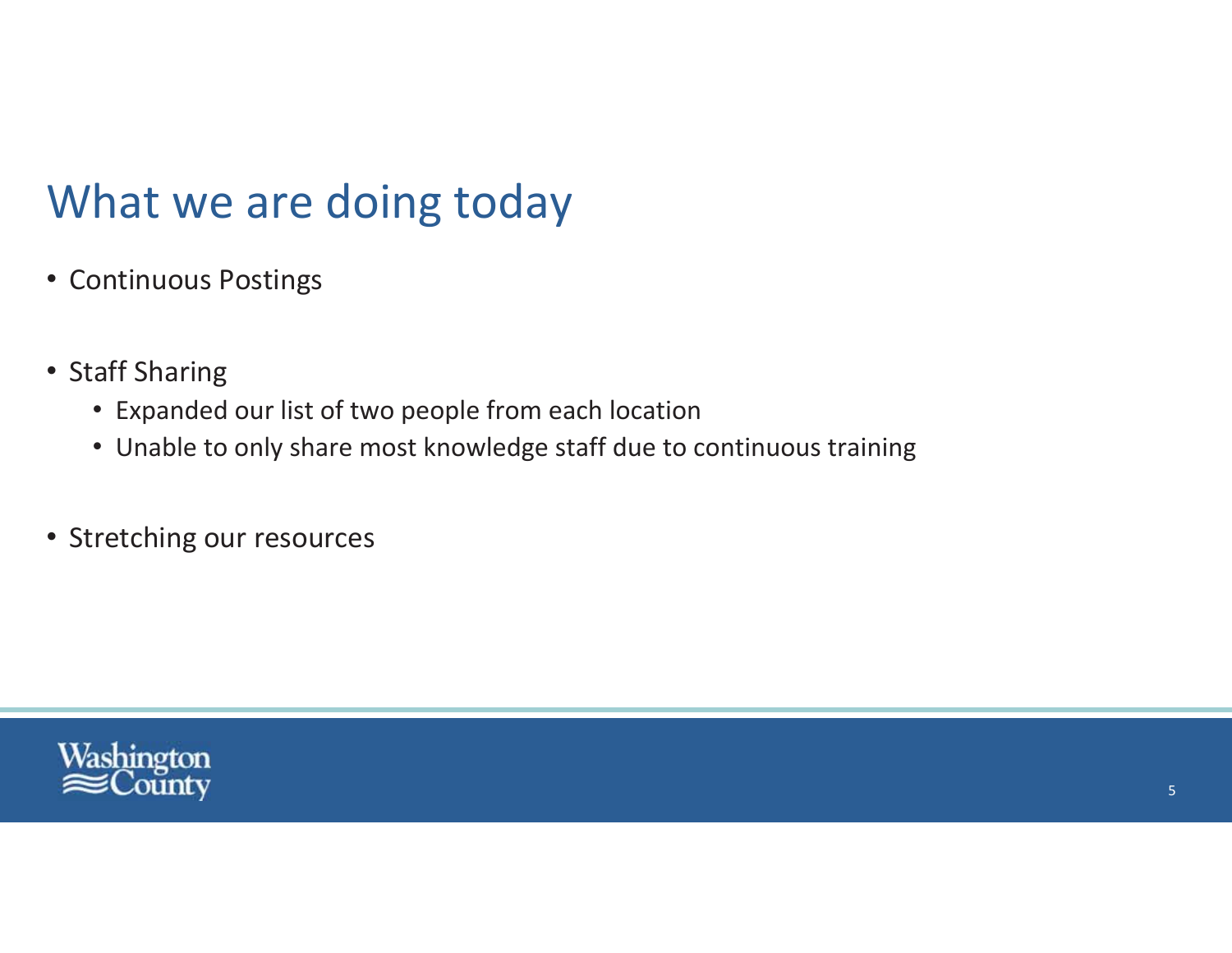# Recruitment

![](_page_33_Picture_1.jpeg)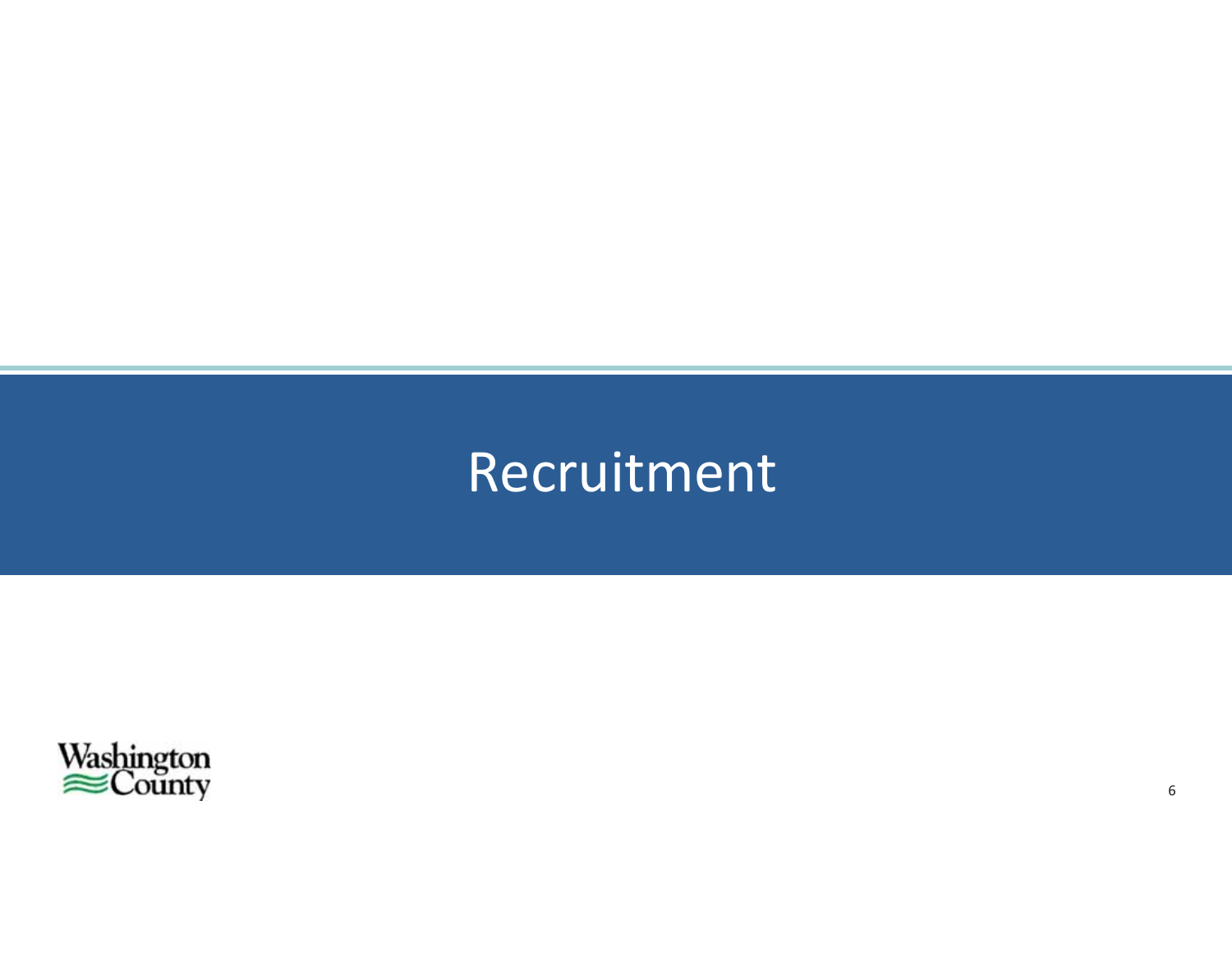### Recruitment

- Sharing our postings in the following areas:
	- League of Minnesota Cities
	- · Indeed
	- LinkedIn
	- Facebook
	- Shared with Career Force Team

![](_page_34_Picture_7.jpeg)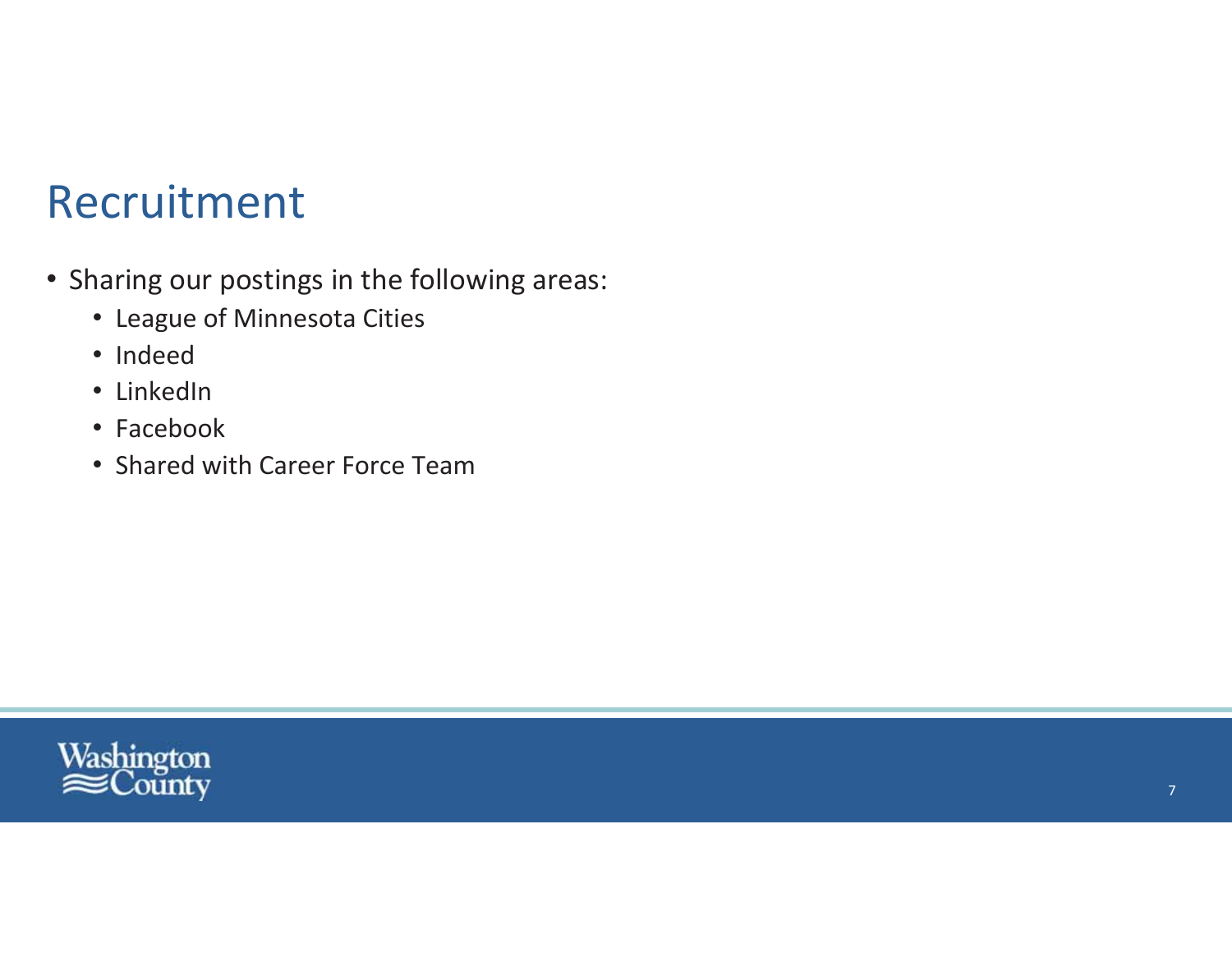### **Goals and Data**

![](_page_35_Picture_1.jpeg)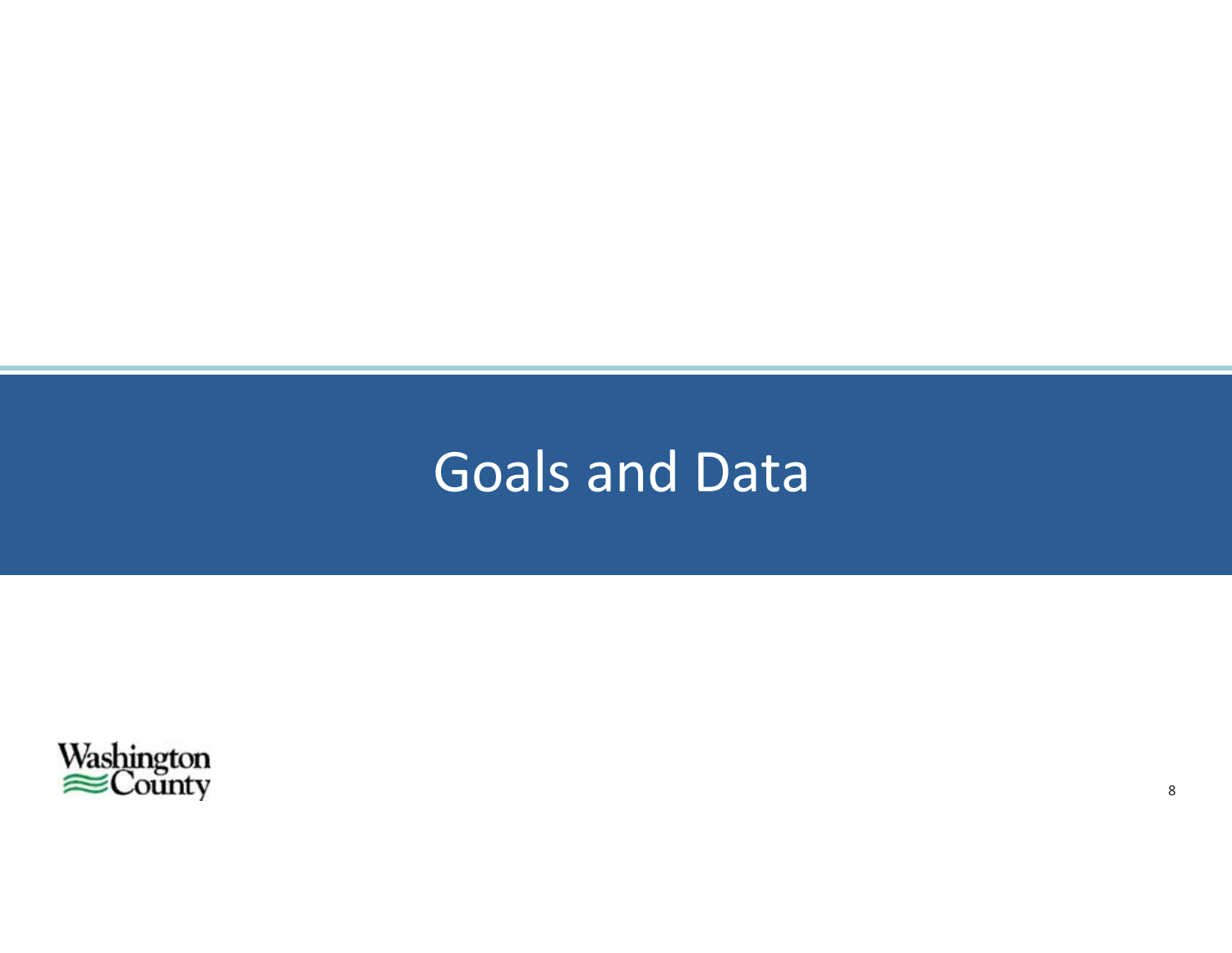### Goals

- Provide more staff at front counters during open hours
	- Stabilize workforce
	- Continue to train current and new employees
- Improve our service delivery to positively impact our customers
	- Reduce wait times
- Increase transaction count
- Increase revenue
- Review impact in late Fall

![](_page_36_Picture_9.jpeg)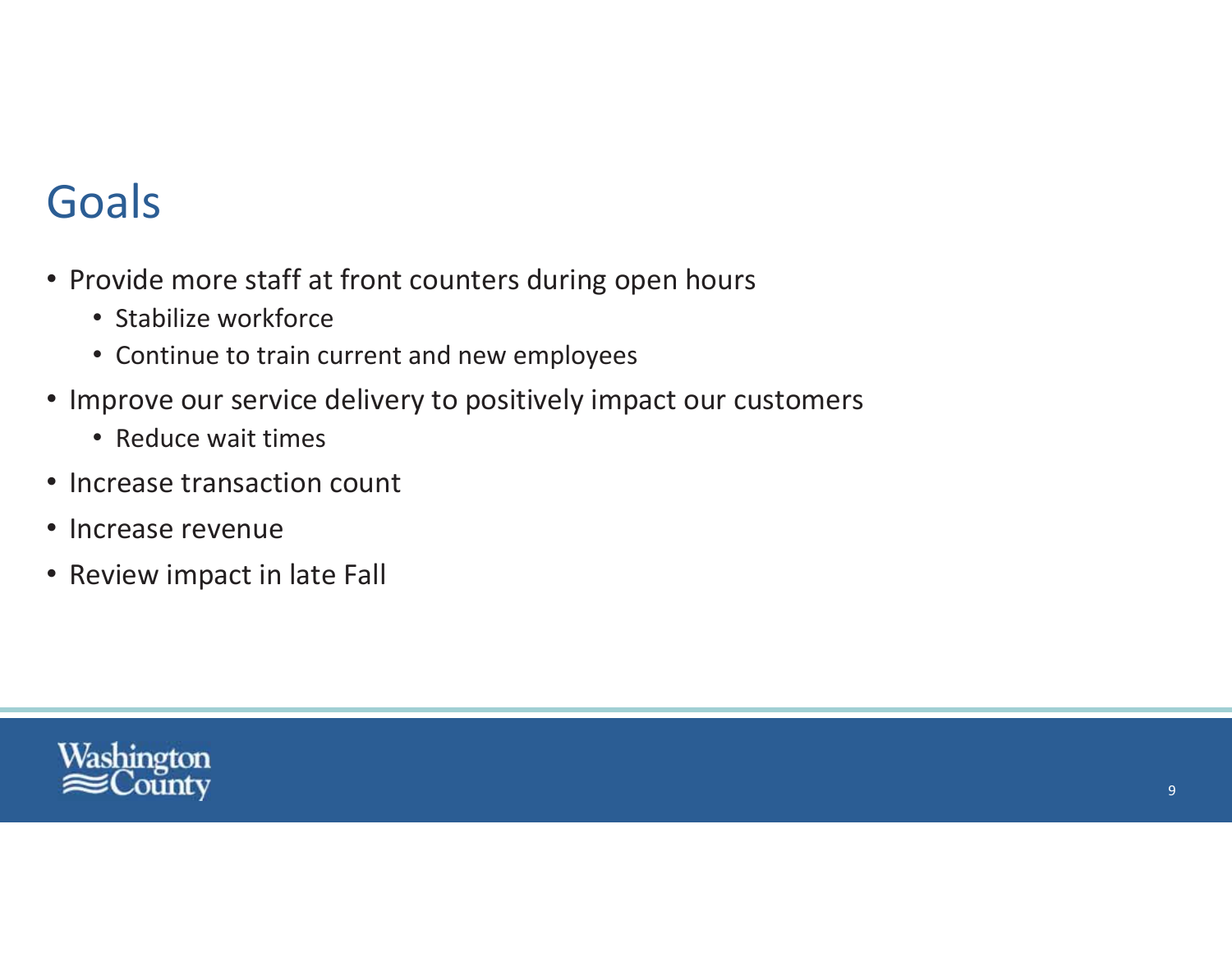### What does the data say?

- Busiest day...
	- Friday for all locations
- Busiest time of the day...
	- Beginning of the day at Woodbury
	- Mid-morning (10:30-11:30) and mid-afternoon (1:30-2:30) at Stillwater and Forest Lake
- Slowest day...
	- Woodbury Wednesday
	- Stillwater and Forest Lake Saturday
- Slowest time of day...
	- After 4 p.m. for all locations

![](_page_37_Picture_11.jpeg)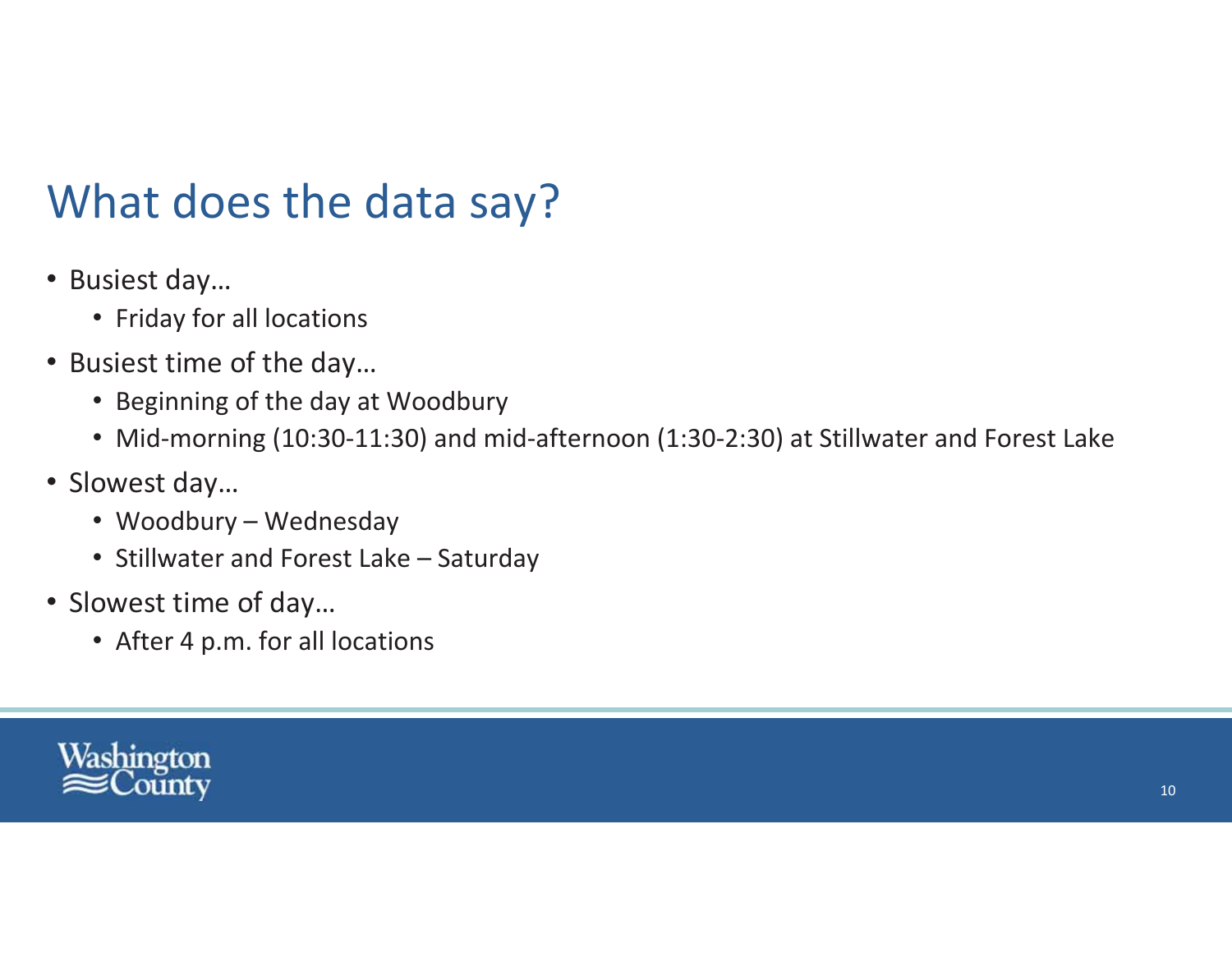# **Options and Recommendation**

![](_page_38_Picture_1.jpeg)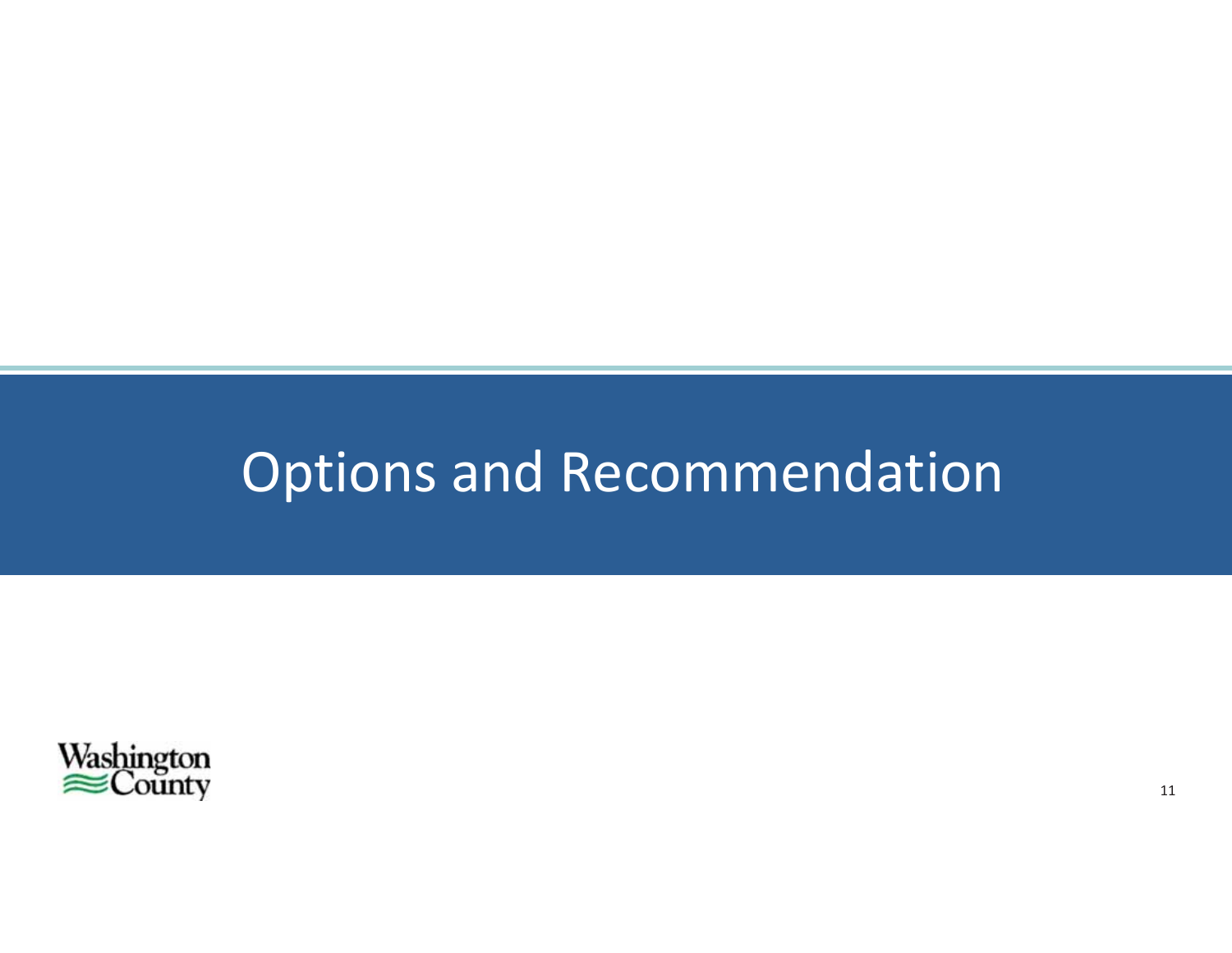![](_page_39_Picture_0.jpeg)

### **Alternative Options Considered**

- 1. Reduce weekday hours
- 2. Close all offices on the same weekday
- 3. Close offices on their slowest day
- 4. Reduce weekday hours and close all offices on Saturday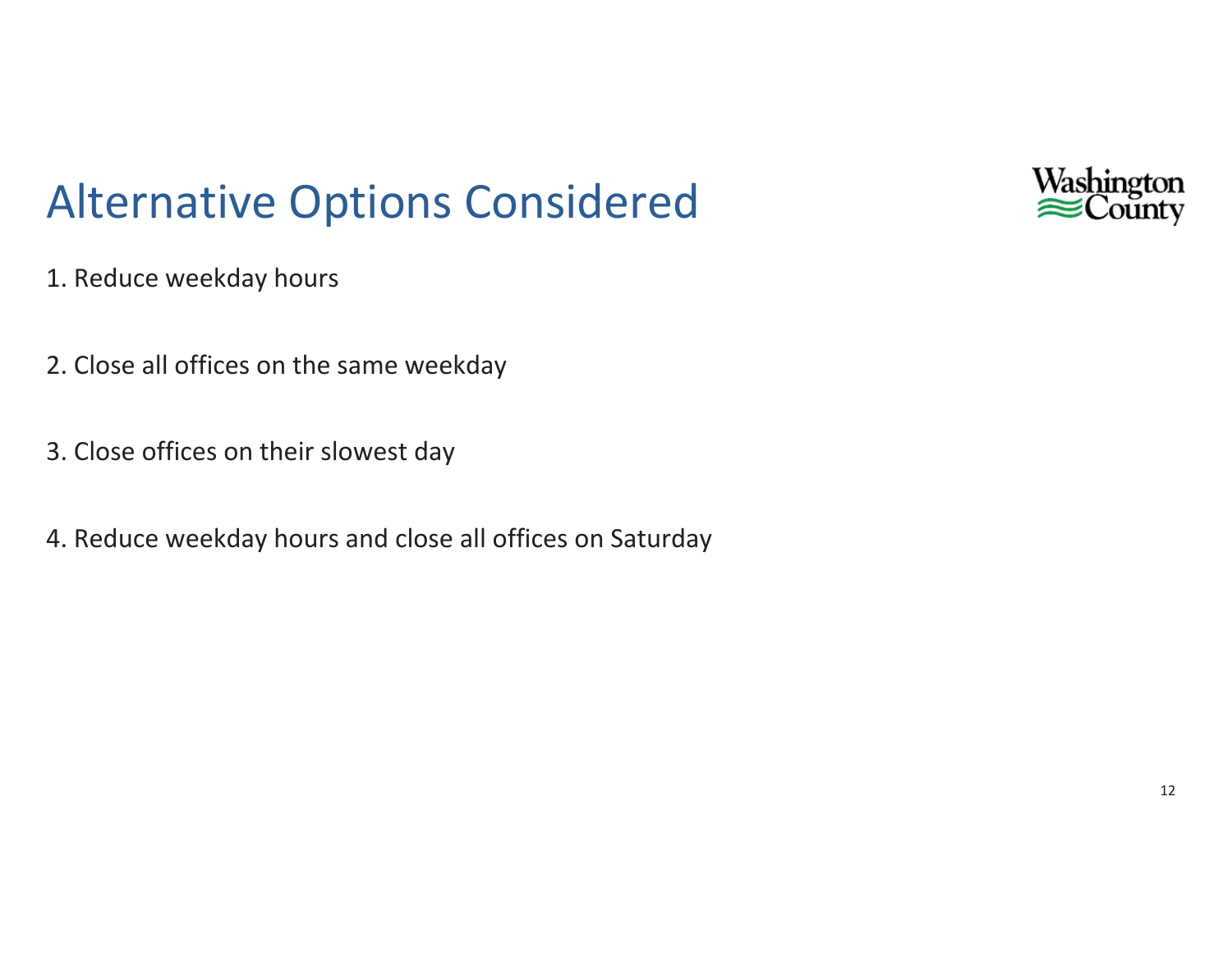![](_page_40_Picture_0.jpeg)

### Recommendation

| <b>Recommended Hours</b> |             |                    |                | <b>Current Hours</b> |             |                    |                |
|--------------------------|-------------|--------------------|----------------|----------------------|-------------|--------------------|----------------|
| <b>Day</b>               | <b>Open</b> | <b>Close</b>       | <b>Hours</b>   | <b>Day</b>           | <b>Open</b> | <b>Close</b>       | <b>Hours</b>   |
| Monday                   | 8:30AM      | 5:00PM             | 8.5            | Monday               | 8:00AM      | 6:00PM             | 10             |
| Tuesday                  | 10:00AM     | 6:00PM             | 8              | Tuesday              | 8:00AM      | 5:00PM             | 9              |
| Wednesda<br>y            | 8:30AM      | 5:00PM             | 8.5            | Wednesday            | 8:00AM      | 6:00PM             | 10             |
| Thursday                 | 8:30AM      | 5:00PM             | 8.5            | Thursday             | 8:00AM      | 5:00PM             | 9              |
| Friday                   | 8:30AM      | 5:00PM             | 8.5            | Friday               | 8:00AM      | 5:00PM             | 9              |
| Saturday                 | Closed      | Closed             | $\overline{0}$ | Saturday             | 8:00AM      | 12:00PM            | $\overline{4}$ |
| Sunday                   | Closed      | Closed             | $\overline{0}$ | Sunday               | Closed      | Closed             | $\overline{0}$ |
|                          |             | <b>Total Hours</b> | 42             |                      |             | <b>Total Hours</b> | 51             |